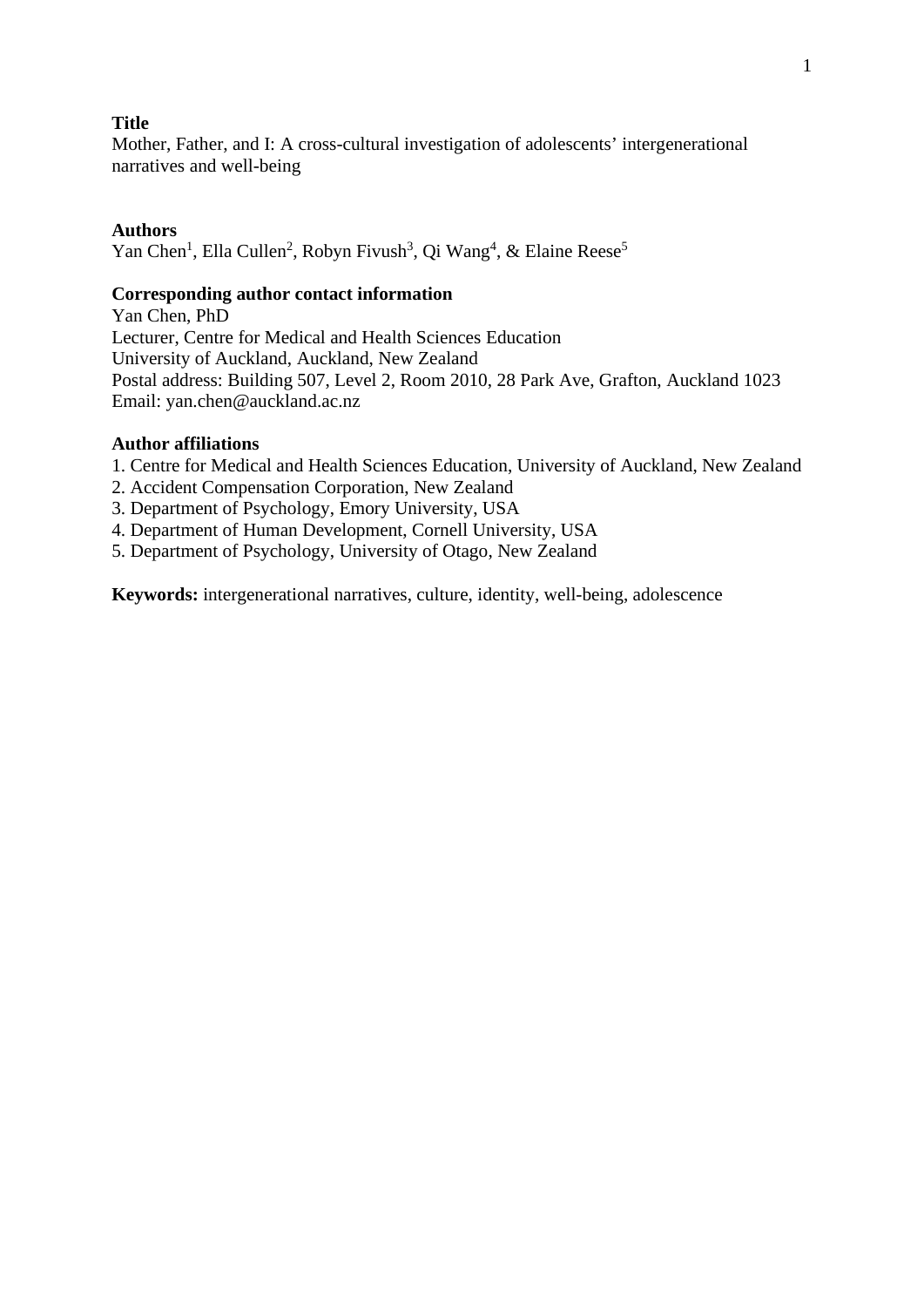#### **Abstract**

Cultural differences in autobiographical memories are linked to differences in selfunderstanding and well-being. This study investigated how vicarious memories of family events, expressed in intergenerational narratives, are also important for well-being. New Zealand adolescents (N=263) from three cultural groups (Chinese, Māori, and European; 12– 21 years) told narratives about their mothers' and fathers' childhood. Narratives were coded for event valence, topic, thematic coherence, subjective perspective, relationships, and identity connections. Regardless of culture and age, adolescents' self-esteem was uniquely related to using subjective perspective terms in mothers' stories, and to telling thematically coherent fathers' stories, controlling for personality traits and personal narratives. However, the links to well-being were not always positive for New Zealand Māori and European adolescents, possibly due to the unique cultural-historical context in which these narratives were situated. Further research using both quantitative and qualitative methods could shed light on the delicate relationship between intergenerational narratives and adolescent development.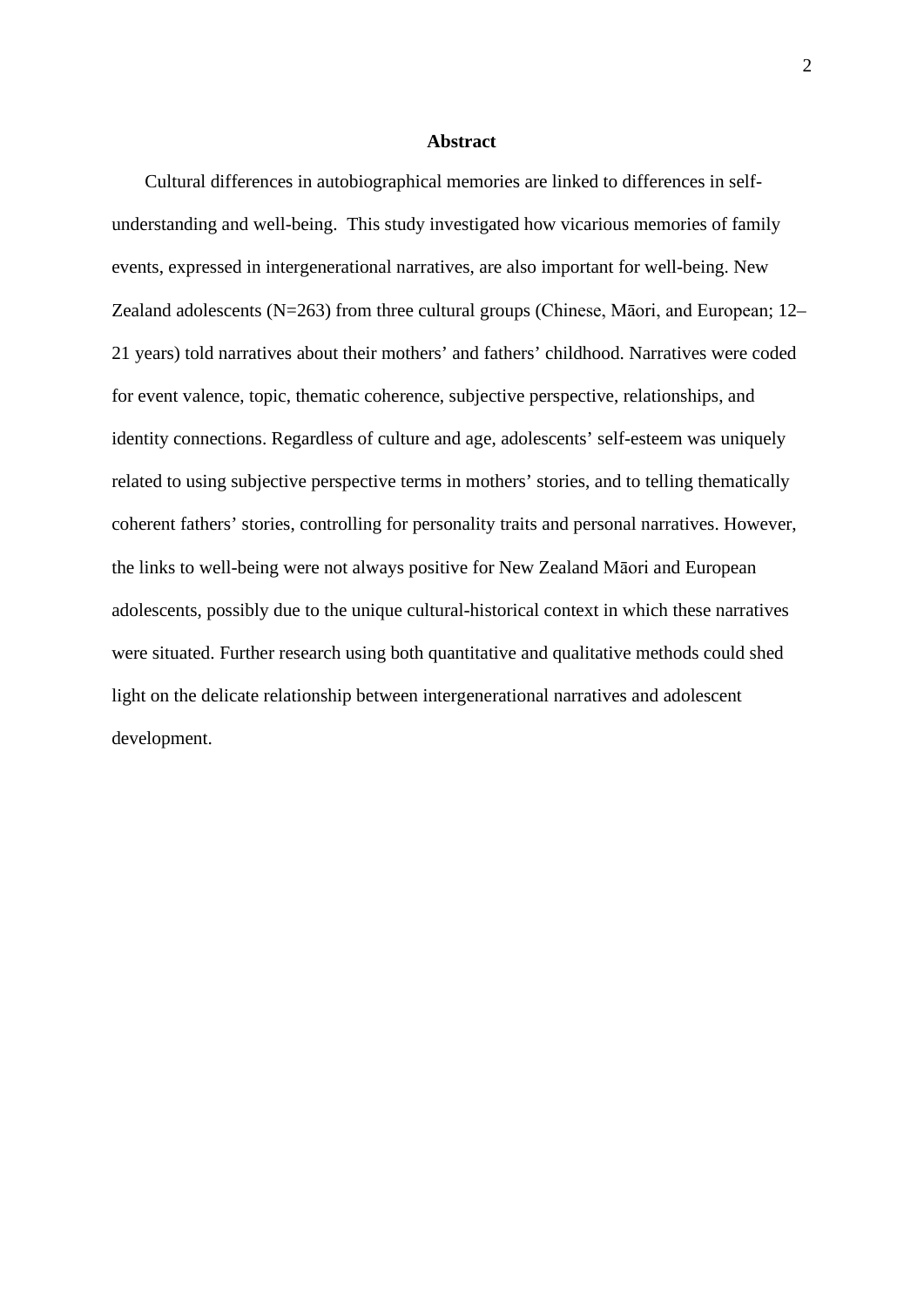#### **General Audience Summary**

Autobiographical memories are vital for our sense of self and well-being, and culture shapes how we integrate these personal memories into our personal identity. Intergenerational narratives from one's family, such as the stories adolescents know and tell about their parents' childhoods, also contribute to identity development and well-being. Yet, to date, we know almost nothing about the ways in which intergenerational narratives contribute to personal identity and well-being across different cultures. In this study, we collected intergenerational narratives from three cultural groups of adolescents in New Zealand (Chinese, Māori, and European, aged 12 to 21 years) and investigated the unique contributions of intergenerational narratives to adolescent well-being (e.g., depression, selfesteem, and life satisfaction).

Adolescents' stories about their mothers and fathers as children were coded for emotional valence, topic, coherence, internal state content (thoughts and feelings), and connections drawn between adolescents and their parents. Across the whole sample, adolescents were more likely to recall positive or neutral, as opposed to negative, intergenerational stories. The most common topics were relationships, leisure, and accident/injury/illness, with few gender and cultural differences. Regardless of culture and age, adolescents' self-esteem was uniquely related to including internal state content in mothers' stories, and to telling coherent fathers' stories, above and beyond the role of adolescents' own personality traits and personal narratives. However, the links to well-being were not always positive for New Zealand Māori and European adolescents, possibly due to the unique cultural-historical context in which these stories were situated.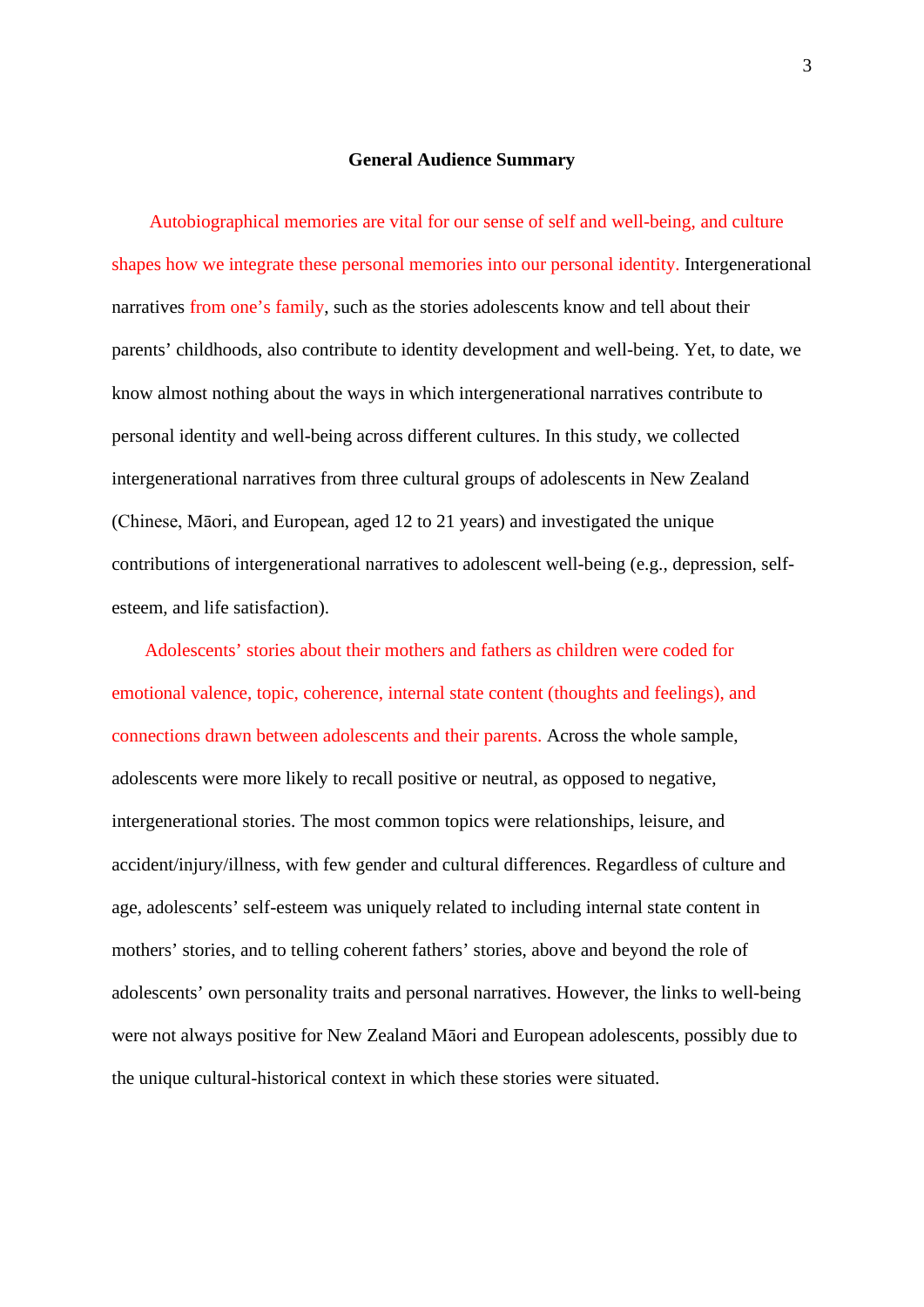Overall, our findings suggest more similarities than differences in the way that adolescents across cultural groups recall intergenerational narratives to inform their identity and well-being.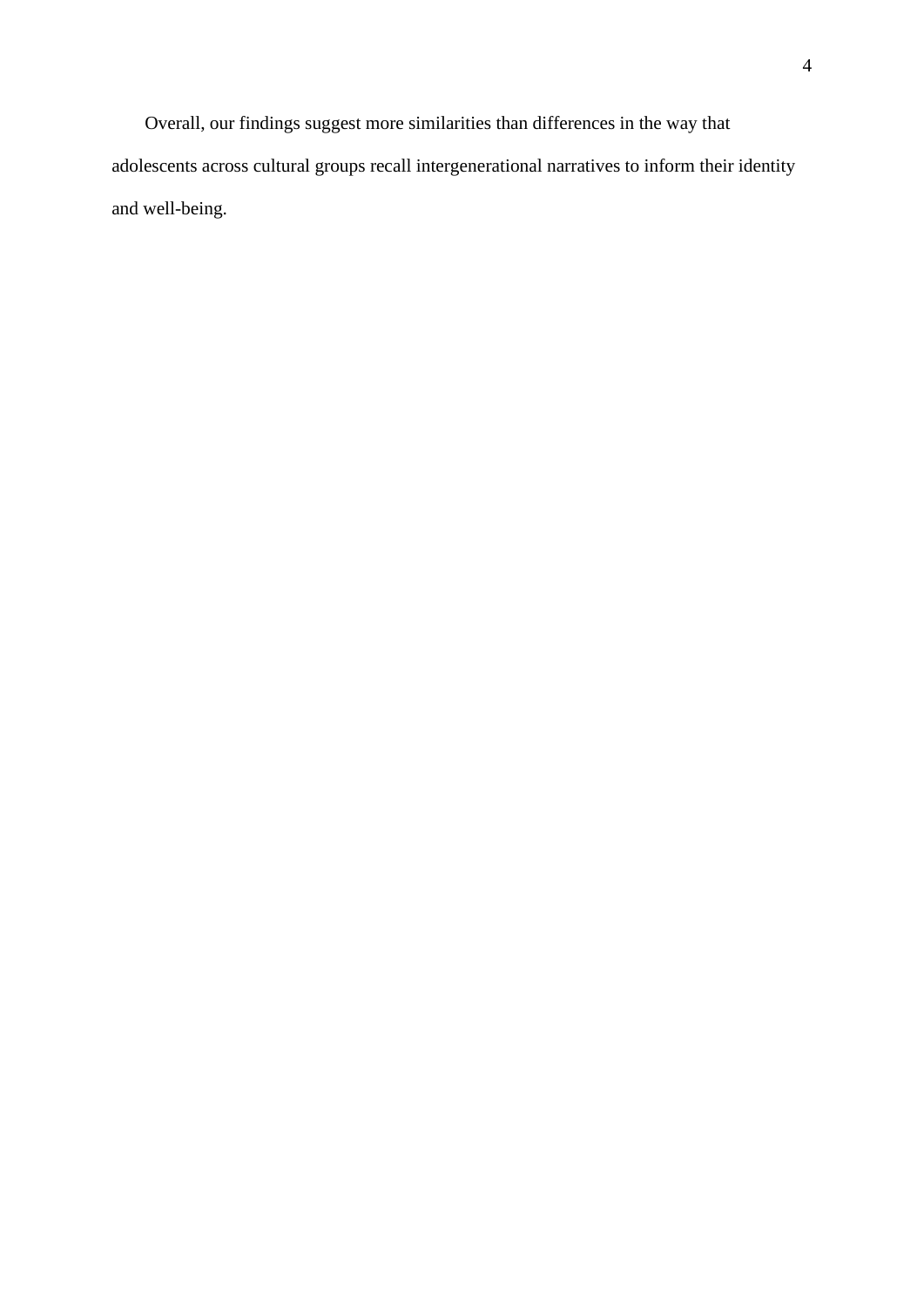# **Mother, Father, and I: A cross-cultural investigation of adolescents' intergenerational narratives and well-being**

A critical function of autobiographical memory is to create an identity that continues across time and space (Fivush, 2011, 2019; Wang, 2013). We re-construct autobiographical memories into coherent and meaningful life narratives that define who we are (McAdams, 1985; McAdams & McLean, 2013). Importantly, identity is socially constructed within specific cultural settings and thus extends beyond the individual self (e.g., personality and self-concept) to include family history, ethnicity, and language (Oyserman & Markus, 2014). Narratives about parents' and grandparents' childhoods, referred to as intergenerational narratives — a form of vicarious family memory — are also linked to identity development and well-being (Merrill & Fivush, 2016). Intergenerational narratives may play an especially powerful role during adolescence when identity formation is the key developmental milestone (Erikson, 1968). However, to the best of our knowledge, no study has examined intergenerational narratives in relation to well-being across cultures, or relative contributions of personal narratives and other individual variables.

#### **Intergenerational Narratives, Identity Development, and Culture**

Personal and family reminiscing is ubiquitous (Wang, 2016). The ecological systems model of family narratives (Figure 1, Fivush & Merrill, 2016, p. 308) places autobiographical memory at the core of this ecological system, at all points interacting with shared family narratives, intergenerational narratives, and cultural history, to create an identity that is embedded within specific sociocultural contexts. Intergenerational narratives may play a particularly significant role in adolescent identity development in at least two ways (Fivush, Bohanek, & Zaman, 2010; Thomsen & Vedel, 2019; Zaman & Fivush, 2013).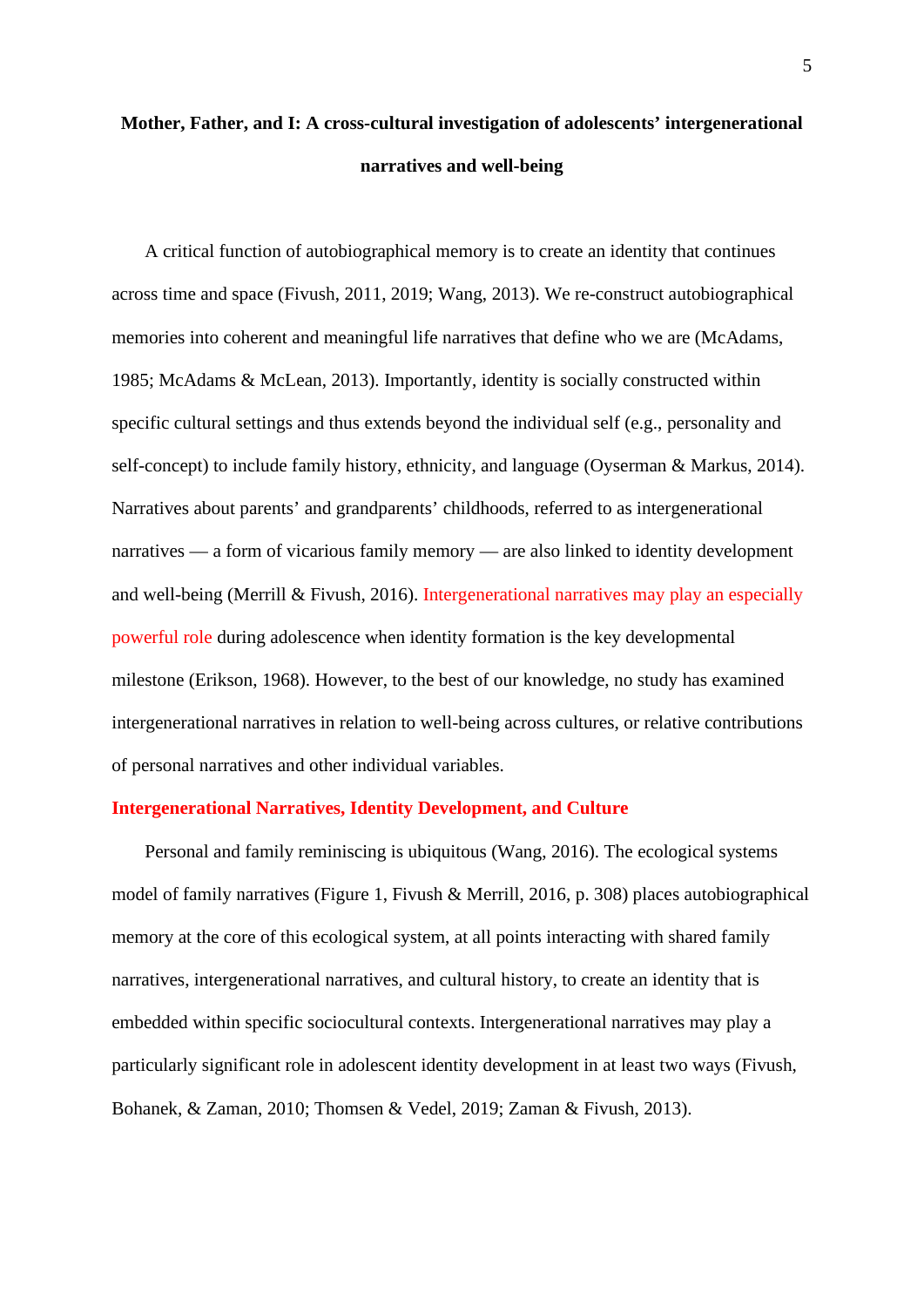First, stories provide models of how to understand people and experiences (Bruner, 1987; McAdams, 2019). Intergenerational narratives, more specifically, pass down both family and cultural history, values, and traditions, creating an interconnected web of stories that provide adolescents with particular ways of understanding the world that they internalize (Goodman, 1978; Wang, 2013). Second, intergenerational narratives are often told for specific functions in specific contexts (Merrill, Booker & Fivush, 2019). These narratives help adolescents understand their current experiences in light of parental experiences, and model to them specific life lessons for identity understanding and growth. The connections that adolescents draw between intergenerational narratives and their own personal narratives directly influence how adolescents construct their identity (Fivush, 2019; Wang, 2018).

Although there is extensive research on cultural- and age-related variations in autobiographical and family reminiscing (Fivush & Wang, 2005; Reese et al., 2014; Wang, 2004a), only one study to date has examined cross-cultural differences in intergenerational narratives. Reese, Fivush, Merrill, Wang, and McAnally (2017a) collected intergenerational narratives from adolescents who identified with three cultural groups in New Zealand (Chinese, Māori, and European). Because there is a strong emphasis on oral history in contemporary Māori communities (Reese, Hayne, & MacDonald, 2008) and the Confucian philosophy places a high value on respect for one's parents and ancestors (filial piety) for Chinese communities, intergenerational narratives may play a unique role in these communities (Wang, 2018). In line with these cultural values, New Zealand Chinese and Māori adolescents' intergenerational narratives included more connections to their own identity than those of New Zealand European adolescents. New Zealand Chinese adolescents also told more thematically coherent intergenerational narratives than did other participants in the study. Across all three cultural groups, relative to younger adolescents, older adolescents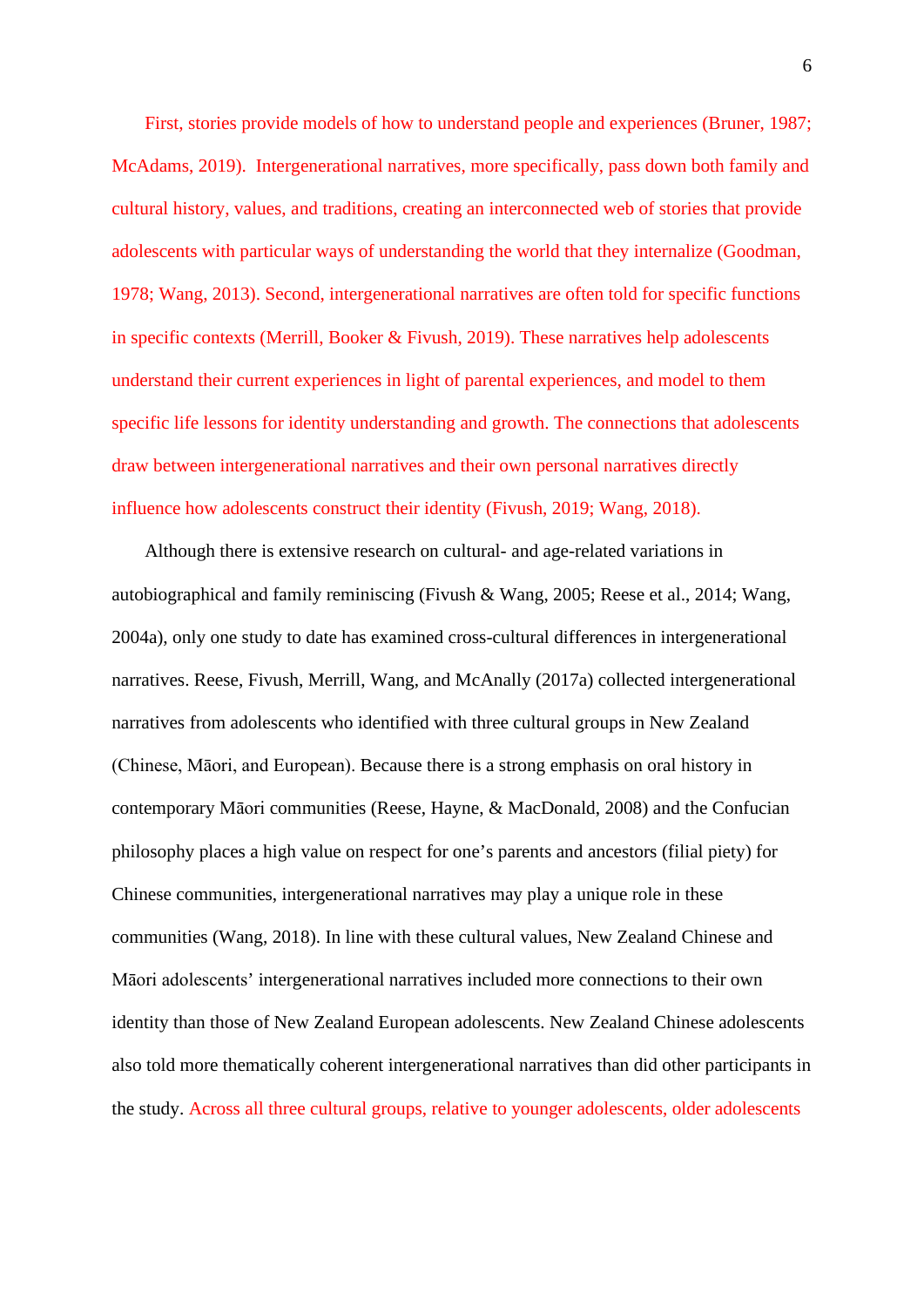incorporated more internal thoughts and feelings of the parental protagonist into their intergenerational narratives to convey the parents' perspectives.

#### **Narratives and Well-Being**

Narratives of significant personal events are linked to psychological well-being. For instance, Adler et al. (2016) found that adults who narrated highly coherent turning-point events and those who resolved negative life events reported lower depression and higher selfesteem and life satisfaction. Personal event narratives (especially positive self-event connections) are also positively linked to well-being for older adolescents (e.g., Banks & Salmon, 2013; McLean, Breen, & Fournier, 2010; Merrill, Waters, & Fivush, 2016; Mitchell, Reese, Salmon, & Jose, 2020). The link between personal narratives and well-being is moderated by culture, such that detailed narratives are associated with well-being among European Americans but with ill-being among Asians (Wang, Hou, Koh, Song, & Yang, 2018).

Given that intergenerational narratives are often told to model an older generation's personal growth, they may reduce the internal conflict adolescents experience when facing similar developmental tasks, and therefore contribute to well-being. There is emerging literature to support such a connection. For instance, the more children know about their family history in response to a questionnaire measure, the higher their self-esteem (Duke, Lazarus, & Fivush, 2008). Merrill, Srinivas, and Fivush (2017) found that emerging adults who narrated highly coherent intergenerational narratives about their parents' lives also scored higher on measures of autonomy, personal growth, purpose in life, and selfacceptance. Fivush and Zaman (2011) showed a positive link between the connections female adolescents draw between themselves and their mothers and emotional well-being. However, all these studies are based on mostly white, middle-class samples. Given the close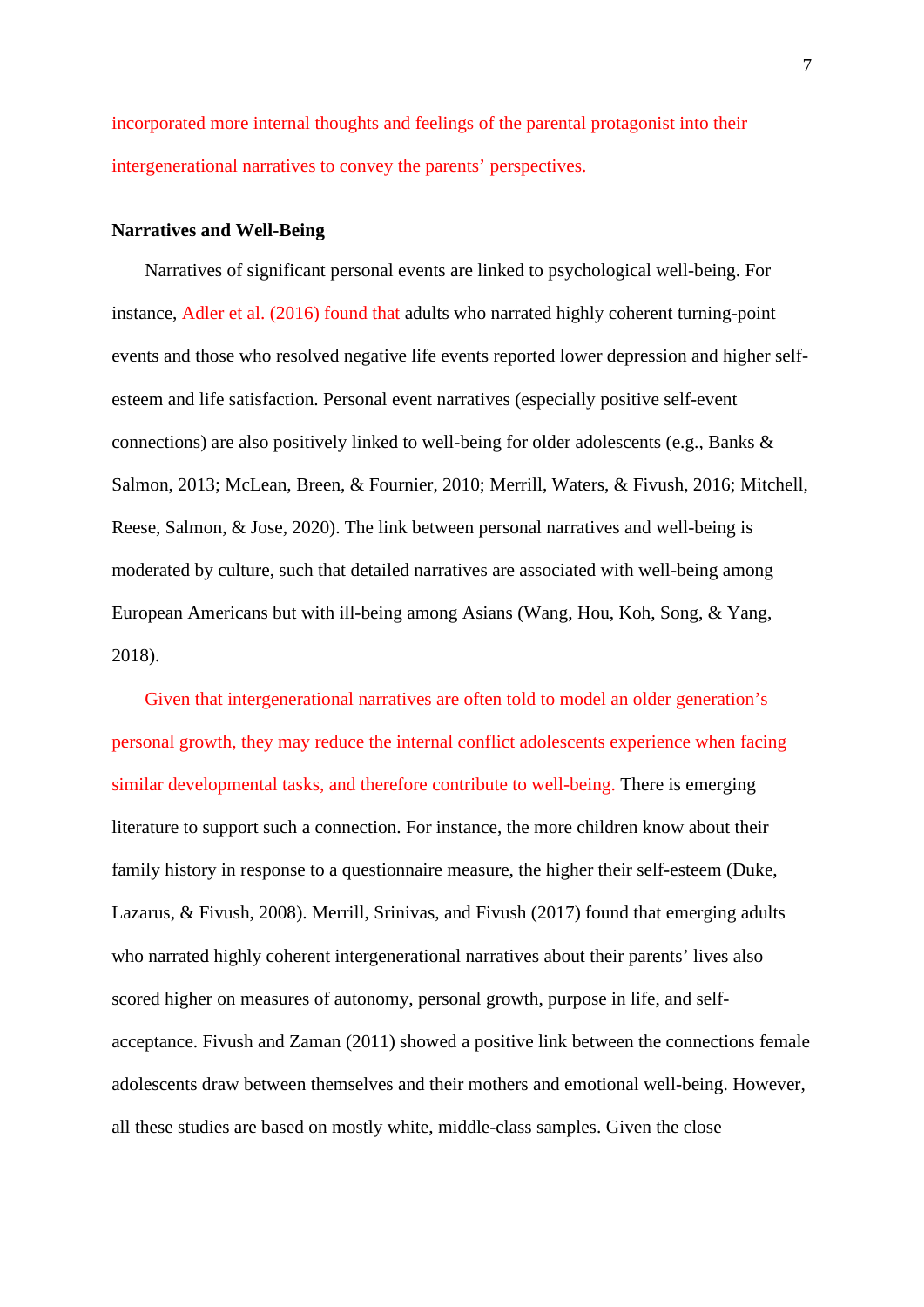associations among culture, narratives, identity, and well-being, intergenerational narratives may manifest variably across cultures in relation to well-being.

#### **The Current Study**

The present study aims to delineate the unique contribution of intergenerational narratives to adolescent well-being from a cross-cultural perspective. It draws on personal and intergenerational narratives from Reese and colleagues' sample of New Zealand Māori, Chinese, and European adolescents (Reese et al., 2017a; Reese et al., 2017b). We reasoned that Māori and Chinese adolescents, who grew up under the influences of multiple cultural systems, would be more likely than New Zealand European adolescents to acquire a bicultural sense of self (Jose & Schurer, 2010). These different self-views may influence the extent to which New Zealand Māori and Chinese adolescents incorporate intergenerational narratives into their identity, with implications for well-being.

With the same sample of adolescents, we have previously found that personal narratives uniquely contributed to adolescent well-being across three cultural groups and that age and culture moderated these links (see Reese et al., 2017b; cf. McLean et al., 2010). The current paper extends the previous findings by examining the unique contribution of intergenerational narratives to adolescent well-being in these three cultural groups, while controlling for personality traits and personal narratives that were significantly related to well-being in Reese et al. (2017b). We expected the link between intergenerational narratives and well-being to vary as a function of adolescents' culture, whereby stronger links could exist for those who are likely to acquire an interdependent self-construal (e.g., New Zealand Māori and Chinese adolescents). We did not have specific hypotheses as a function of age because intergenerational narratives have been linked to well-being across adolescence in prior research.

8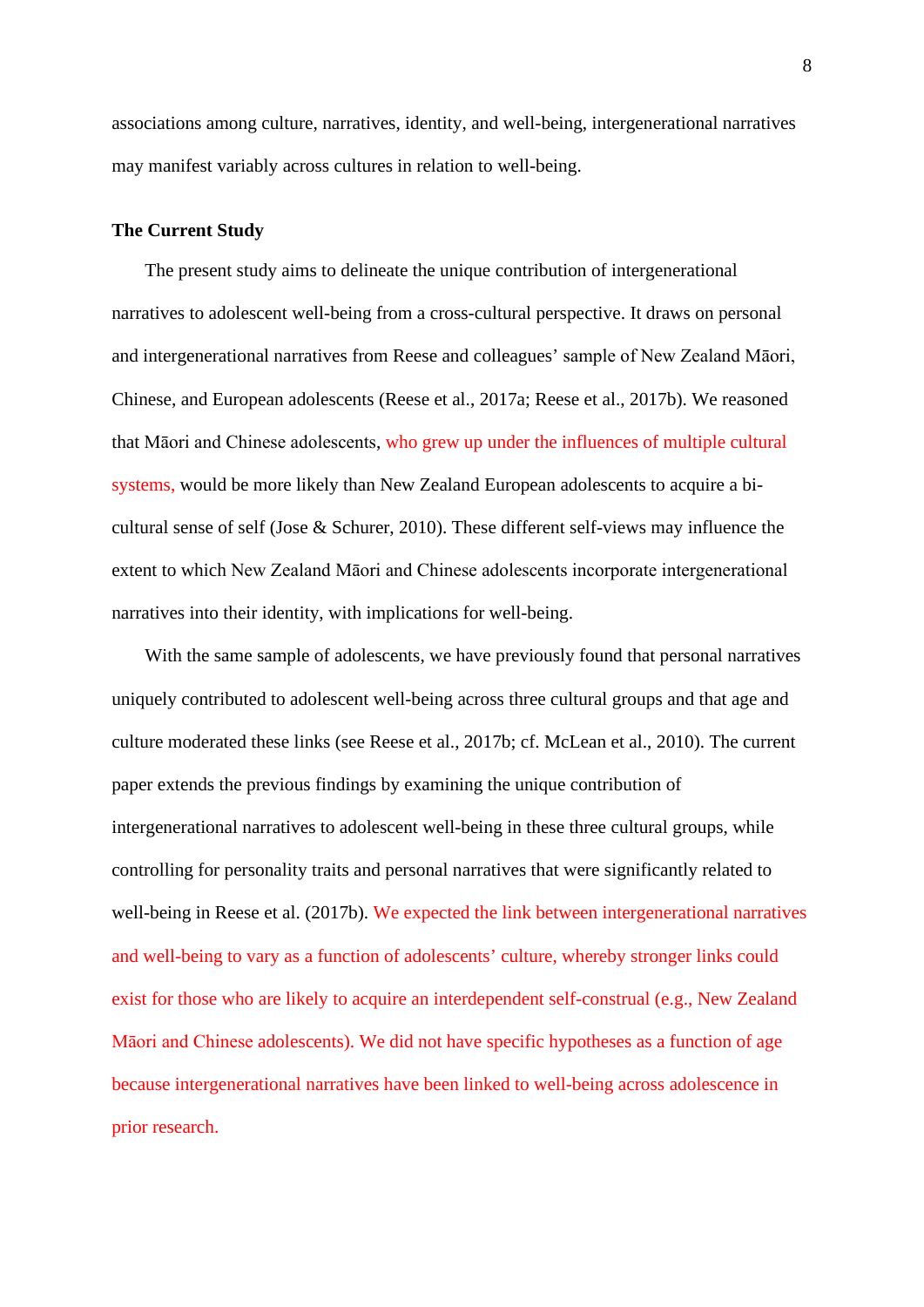#### **Method**

#### **Participants**

A total of 270 New Zealand adolescents (12 to 21 years of age) took part in a study investigating the development of narrative identity in adolescence. Adolescents self-identified as primarily Chinese (NZC;  $n = 88$ , 50 girls), Māori (NZM;  $n = 91$ , 45 girls), or European (NZE;  $n = 90$ , 47 girls); however, many also identified with another ethnicity (23% for Chinese, 50% for Māori, and 18% for European). All NZC participants were either first- or second-generation migrants with parents born overseas. Similar to previous studies with the same sample, adolescents were grouped into three age groups: younger adolescents (YA; 12- 14 years, *n* = 80, 39 girls), mid-adolescents (MA; 15-17 years, *n* = 92, 52 girls), and older adolescents (OA; 18-21 years;  $n = 97, 51$  girls). Participants were recruited from high schools and tertiary institutions in two cities and one town across New Zealand. Researchers offered for the interview to be conducted in English, Te Reo Māori, or Mandarin, but all adolescents chose to be interviewed in English.

#### **Procedure**

Informed consent was obtained from adolescents and their parents (for adolescents younger than 16 years of age) before adolescents took part in the study. Participants first completed a life story interview, during which they were first asked to tell their life story as chapters in a book, followed by prompts to recall several critical life events (e.g., a low point, a high point, and a turning point event; see Reese et al., 2014). Participants then took part in the intergenerational narrative interview to recall events that happened to their parents during the parents' childhood or adolescence (see Reese et al., 2017a). The interviews took place either in a quiet room at a high school or at a university laboratory.

The prompt for the intergenerational narratives was adapted from Zaman and Fivush (2011):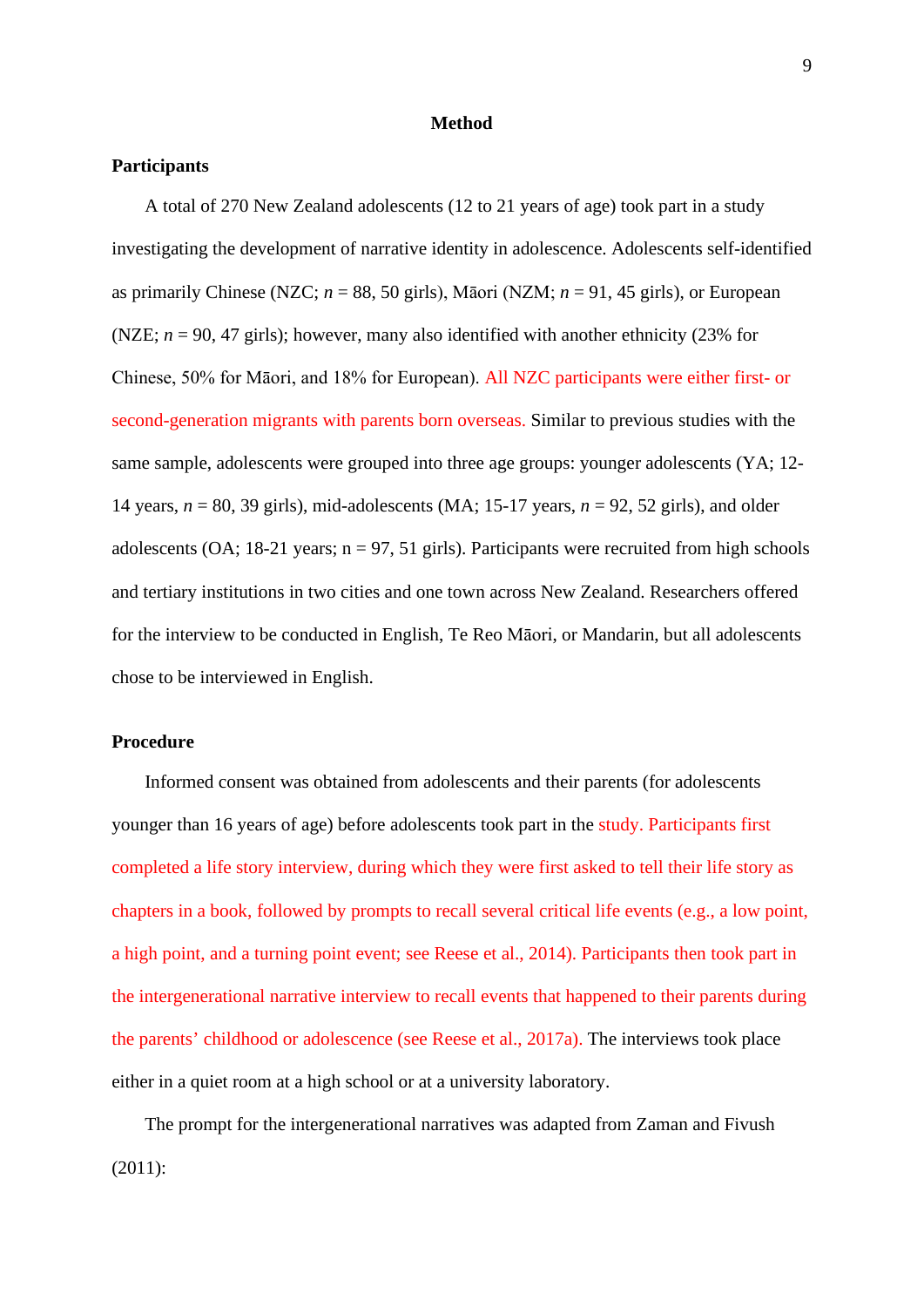Up to now we've been talking about your life, but now I'd like to hear a little bit about your parents' lives, in particular the stories that you might know about your mum and dad when they were kids. So these are not experiences that you remember, but stories that you might have been told. Can you tell me a story that you know about your mum (dad) when she (he) was a kid?

We counterbalanced the order of the mother and father stories within cultural group. Once adolescents exhausted their free-recall of the event, we asked further specific questions about the age of the parent and the reason they told the story, not included here (see Reese et al., 2017a).

Once the interviews were completed, adolescents filled out a battery of questionnaires regarding their well-being, personality traits, and ethnic identity. Aspects of adolescent wellbeing pertinent to the current paper are: depression, measured by the 30-item Reynolds Adolescent Depression Scale –  $2<sup>nd</sup>$  ed. (Reynolds, 2002; Cronbach's alpha for NZC = .89,  $NZM = .90$ ,  $NZE = .91$ ; self-esteem, measured by the 10-item Rosenberg Self-Esteem Inventory (Rosenberg, 1965; Cronbach's alpha for  $NZC = .69$ ,  $NZM = .73$ ,  $NZE = .77$ ); and satisfaction with life, measured by the five-item Satisfaction With Life Scale (Diener, Emmons, Larson, & Griffin, 1985; Cronbach's alpha for  $NZC = .79$ ,  $NZM = .74$ ,  $NZE = .77$ ). Personality traits were measured with John and Srivastava's (1999) Big Five Inventory for extraversion, agreeableness, conscientiousness, neuroticism and openness (Cronbach's alpha for NZC = .77; NZM = .70; NZE = .73).

#### **Coding**

All interviews were transcribed verbatim, and coding reliability was conducted on 20- 25% of the sample. Each intergenerational narrative was coded for topic, valence, thematic coherence, subjective perspective, relationships, and identity connections (see Table 1).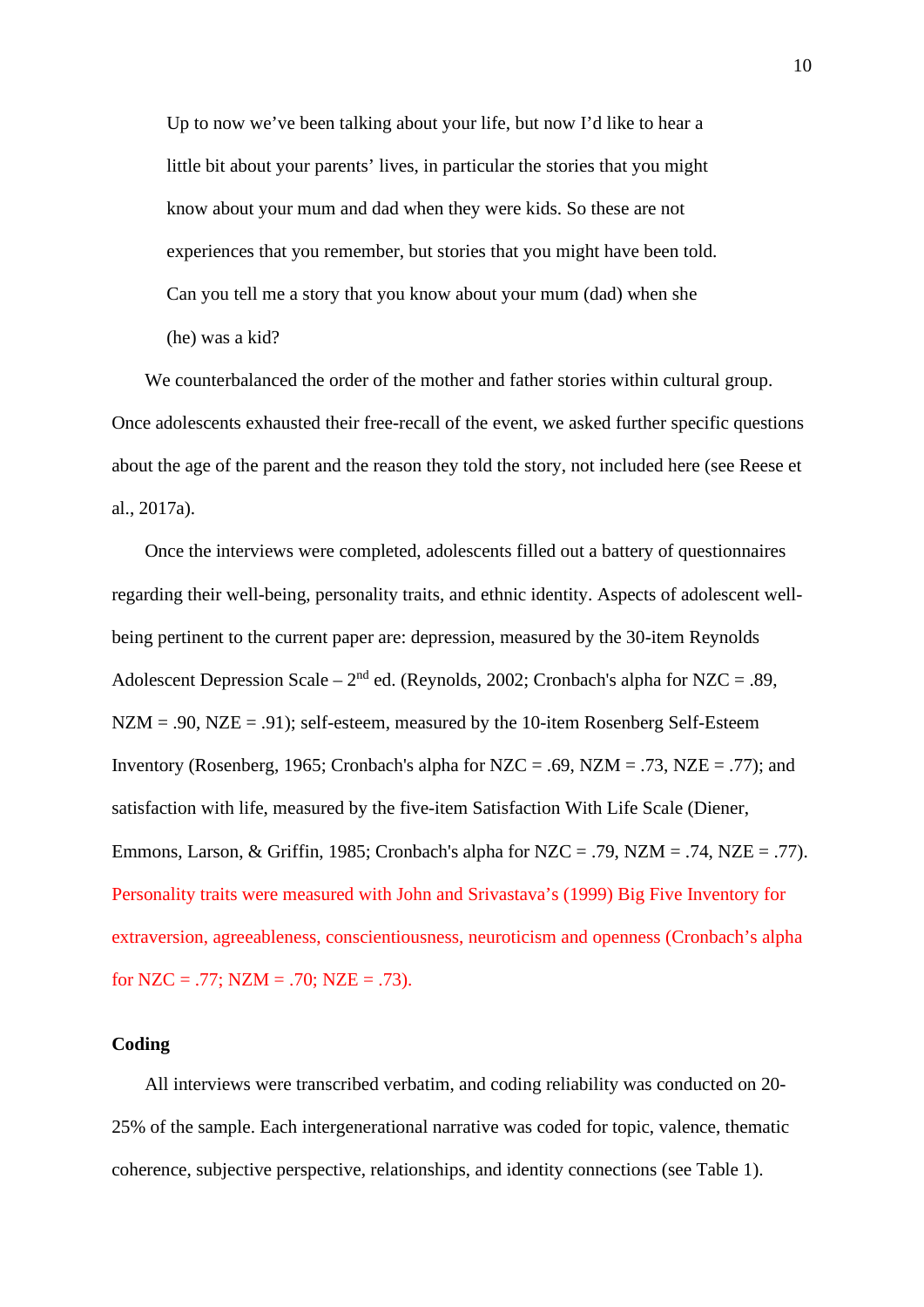Thematic coherence, subjective perspective, relationships, and identity connections capture narrative dimensions critical to identity development and have been shown to vary between independent and interdependent cultures (Reese et al., 2011; Reese et al., 2017a; Zaman & Fivush, 2011, 2013). Because turning point narratives are critical components of narrative identity (McAdams, 1985), we included causal coherence and negative expressivity of turning point narratives as the strongest control variables for personal narratives in relation to adolescent well-being (Reese et al., 2017a).

Insert Table 1 here.

#### **Analysis Plan**

Descriptive analyses were first conducted on narrative topic and valence. We then conducted regression analyses using Hayes' (2017) PROCESS module. Well-being measures were entered separately into each model as the dependent variable, and a single intergenerational narrative variable (e.g., thematic coherence of mother's story, thematic coherence of father's story) was entered as the independent variable. Adolescents' personality traits and personal narrative variables that were significantly linked to well-being in Reese et al. (2017b) were entered as control variables. Lastly, age group and cultural group were entered as moderators. Given that parents' gender moderates the link between intergenerational narratives and adolescent well-being (Merrill et al., 2017), we ran separate regressions for mothers' and fathers' stories. We did not include adolescent gender in the analysis because gender was not a significant moderator of the link between personal narratives and adolescent well-being in our previous investigation (Reese et al., 2017b), and because we did not have enough power to test four-way interactions among narrative, culture, age, and gender.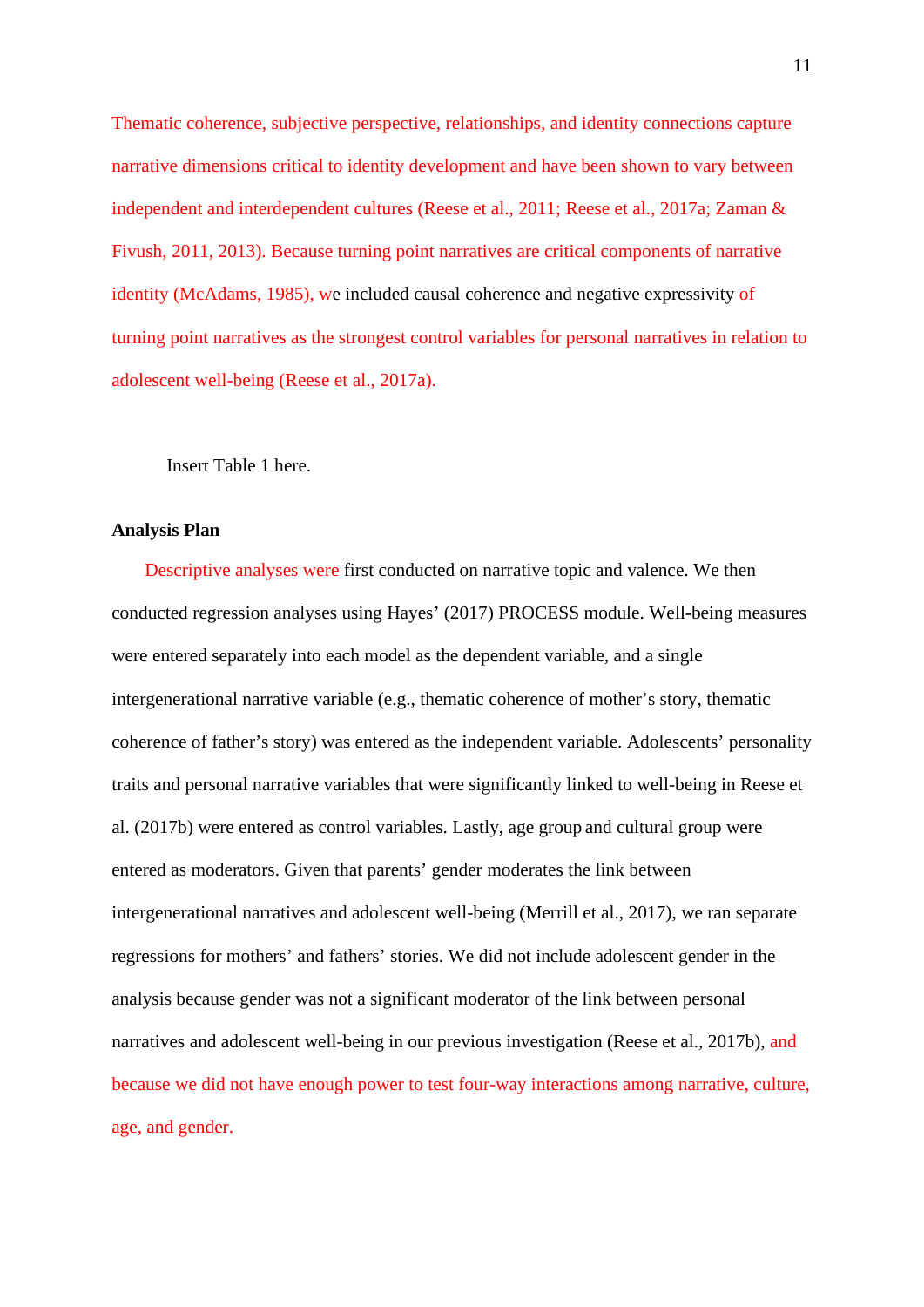A full regression model included main effect of a narrative variable, eight two-way interactions (e.g., narrative by age, narrative by culture, and age by culture) and four threeway interactions (e.g., narrative by age by culture). Significant unconditional three-way interactions were followed up by simple slope analysis. If the models revealed significant two-way interactions but no significant three-way interactions, then the model was re-run with the relevant moderator (either age or culture), each followed up with simple slope analysis.

#### **Results**

Our focus was on the unique contribution of intergenerational narratives to adolescent well-being, above and beyond the influence of personal narratives and personality traits. We first report the characteristics of the intergenerational narratives, followed by a series of regression analyses to reveal how culture and age interact with intergenerational narratives to predict adolescent well-being.

#### **Descriptive Statistics**

As shown in Figure 2, the most common intergenerational narrative topics are relationships, leisure, and accident/injury/illness. We found some cultural differences in topics that participants told about their parents' childhood. NZM adolescents told significantly more transgression stories from their mothers' childhood than did NZE and NZC adolescents ( $\chi^2$  = 9.32, *p* < .05). NZE adolescents told significantly more leisure stories from their fathers' childhood than did NZC and MZM adolescents ( $\chi^2$  = 17.35, *p* < .001). A third of the intergenerational narratives had a negative emotional tone; however, there were no cultural differences in the distribution of negative stories.

#### **Links between Personal and Intergenerational Narratives**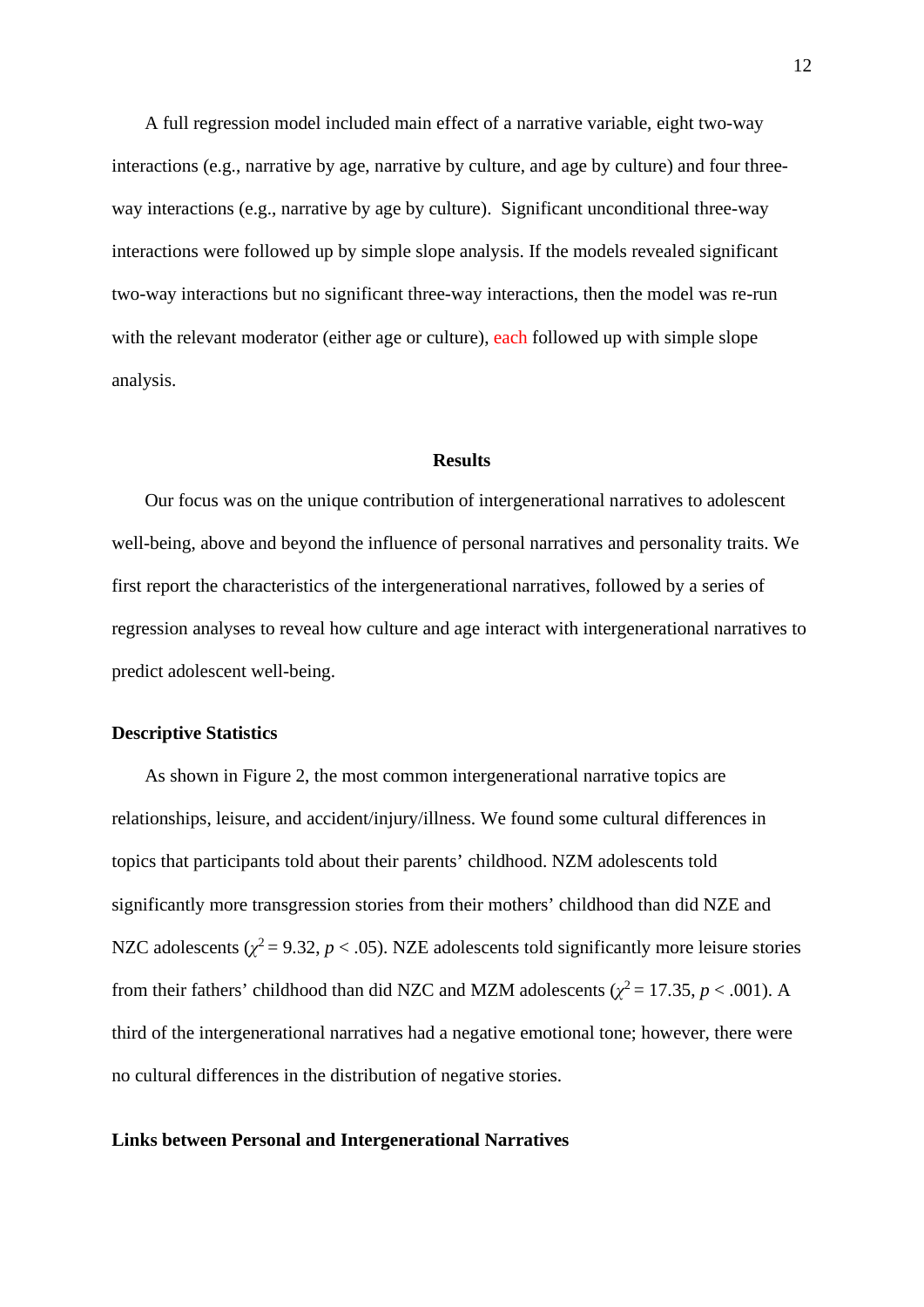As seen in Table 2, almost all variables coded from maternal and paternal intergenerational narratives were significantly inter-correlated. Likewise, adolescents' causal coherence in their personal turning points was positively correlated with their negative expressivity in those same narratives. Fewer correlations were present across personal and intergenerational narratives: Causal coherence and negative expressivity of personal turning points were significantly correlated with thematic coherence of mothers' stories, and negative expressivity of personal turning points was significantly correlated with subjective perspective in both mothers' and fathers' stories. All significant correlations, however, were in the weak to moderate range.

#### **Intergenerational Narratives and Adolescent Well-Being**

In total, we ran 30 regression models (predicting three measures of well-being from five narrative dimensions each for mothers' and fathers' stories); two models contained significant main effects of narrative and six models contained significant two-way or threeway interactions. For brevity, we report regression models which showed a significant main effect of narrative or significant unconditional three-way or two-way interactions. As shown in Table 3, for mothers' stories, we found a main effect of subjective perspective on selfesteem and, for fathers' stories, a main effect of thematic coherence on self-esteem. Regardless of age or culture, adolescents who included more subjective perspective terms in their mothers' stories and adolescents who narrated more thematically coherent fathers' stories reported higher levels of self-esteem, even after controlling for relevant personality traits and personal narrative characteristics.

Insert Table 3 here.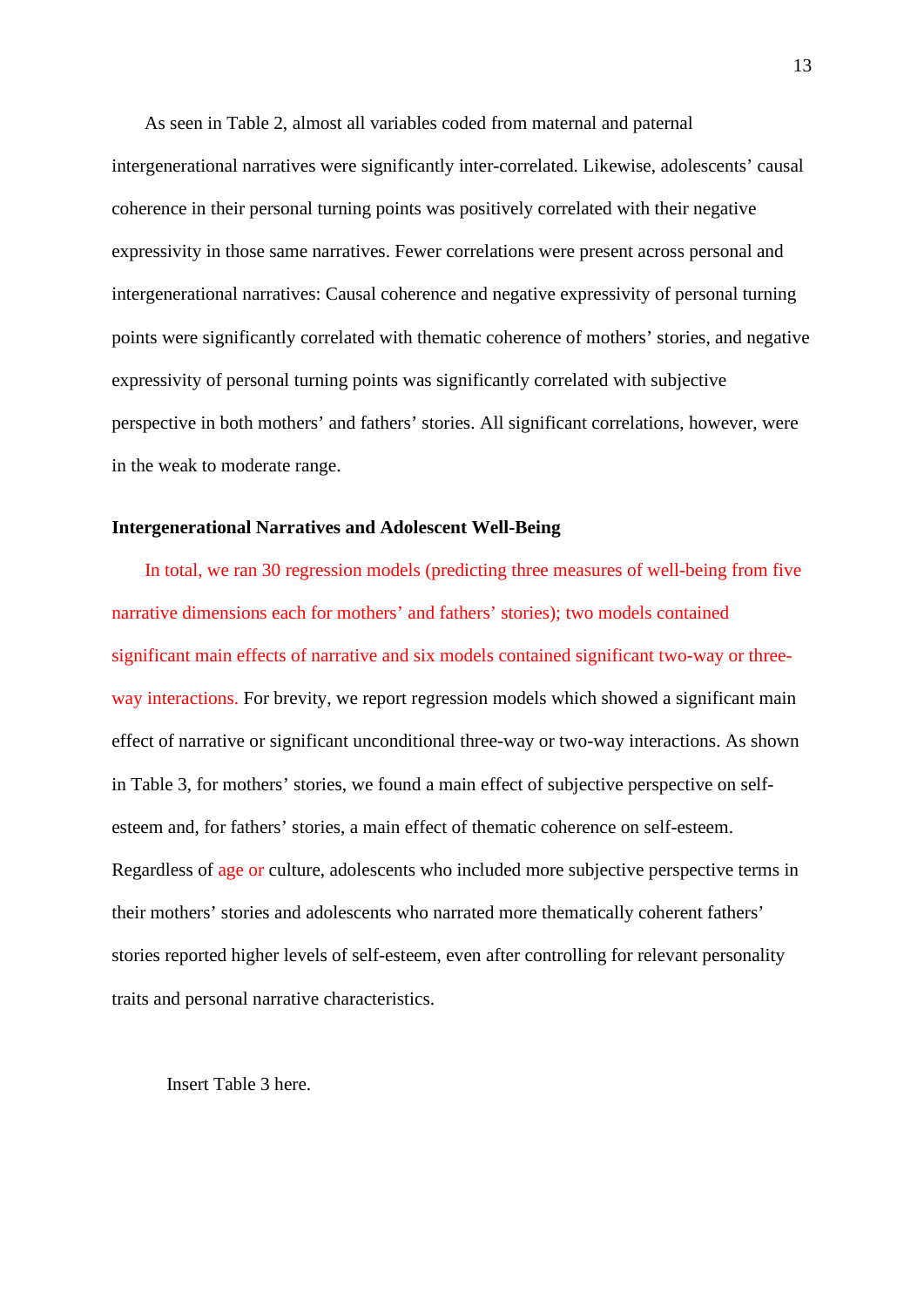Table 3 also shows a significant age by narrative interaction for fathers' stories,  $\beta = 1.60$ ,  $t = 2.11$ ,  $p < 0.05$ , CI = (.11, 3.09). Follow-up simple slope analysis showed a significant positive link between subjective perspective in fathers' stories and self-esteem for young adolescents,  $\beta = .54$ ,  $t = 1.98$ ,  $p < .05$ , 95% CI = (.00, 1.08).

Table 4 shows regression models with significant non-conditional three-way interactions. Again, these significant interaction terms were further probed with simple slope analysis.

Insert Table 4 here.

When predicting depression from thematic coherence score of mothers' stories, there was a significant simple slope for Māori older adolescents,  $\beta$  = 6.06,  $t$  = 2.56,  $p$  <.05, CI = (1.40, 10.72). Higher levels of thematic coherence for mothers' stories were uniquely associated with higher depressive symptoms for Māori older adolescents. Higher relationship scores in fathers' stories were linked to lower self-esteem for Māori older adolescents ( $\beta$  = -1.69, *t* = 3.15, *p* <.05, CI = (-2.75, -.63)) and more depressive symptoms for Māori mid-adolescents (*β*  $= 3.40, t = 2.49, p < .05, \text{ CI} = (.71, 6.09)$  and older adolescents ( $\beta = 4.74, t = 3.02, p < .05, \text{CI} = .05$  $= (1.65, 7.83)$ . Higher frequency of identity connections in mother story was linked to more depressive symptoms for Māori early-adolescents ( $\beta$  = 5.83,  $t$  = 2.28,  $p$  <.05, CI = (.80, 10.85)) and also for European mid-adolescents (*β* = 5.60, *t* = 3.33, *p* <.05, CI = (2.29, 8.91)).

#### **Discussion**

Intergenerational narratives are a critical and culturally variable form of vicarious family memory that provides a foundation for personal memory and identity. We found that topics for intergenerational narratives were highly consistent across New Zealand Māori, Chinese, and European adolescents. Regardless of age and culture, subjective perspective in mothers'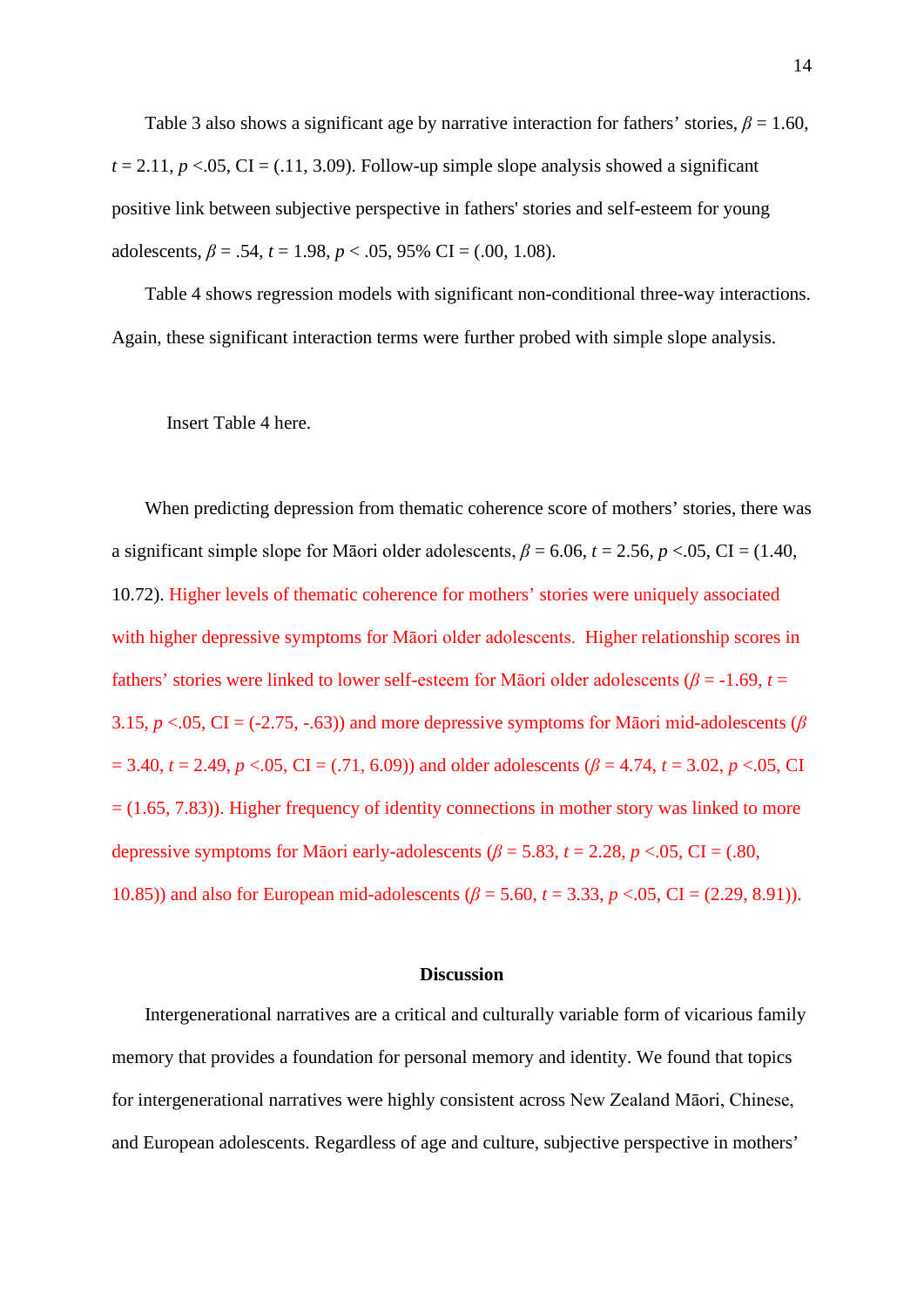stories and thematic coherence of fathers' stories were both positively related to adolescents' self-esteem. Subjective perspective in fathers' stories was also positively linked to young adolescents' self-esteem. However, the links between intergenerational narratives and adolescent well-being were not always positive. In particular, for Māori older adolescents, higher levels of thematic coherence of mothers' stories were related to higher levels of depression, while identity connections in mothers' stories were linked to higher levels of depression for Māori early adolescents and European mid-adolescents. For Māori mid- and older adolescents, explicit mention of and critical reflection on social relationships in fathers' stories were related to lower levels of self-esteem and higher levels of depression. These links were observed independent of relevant personality traits and personal narrative variables that were significantly associated with adolescent well-being for all three cultures (Reese et al., 2017b). Therefore, our main findings support the hypothesis that intergenerational narratives contribute uniquely to adolescent well-being, and that age and culture moderate these associations.

Adolescents across all three cultural groups reported a wide range of topics when describing their parents' childhood. The top three prominent topics for both mothers' and fathers' stories were relationships, leisure, and accident/injury. These correspond to the telling and social functions of intergenerational narratives outlined in Merrill, Booker, & Fivush (2019), similar to the social function of autobiographical memory (Bluck, Alea, Habermas, & Rubin, 2005). Our findings thus highlight the similarity in the structure and function of personal and intergenerational narratives, yet the distinctive nature of each.

Intergenerational narratives are a powerful tool in shaping adolescent identity as these narratives are often told for specific reasons and help the adolescent develop new perspectives on their own personal experiences (Merrill et al., 2019). Similar to previous research on personal narratives (Bohanek & Fivush, 2010) and on intergenerational narratives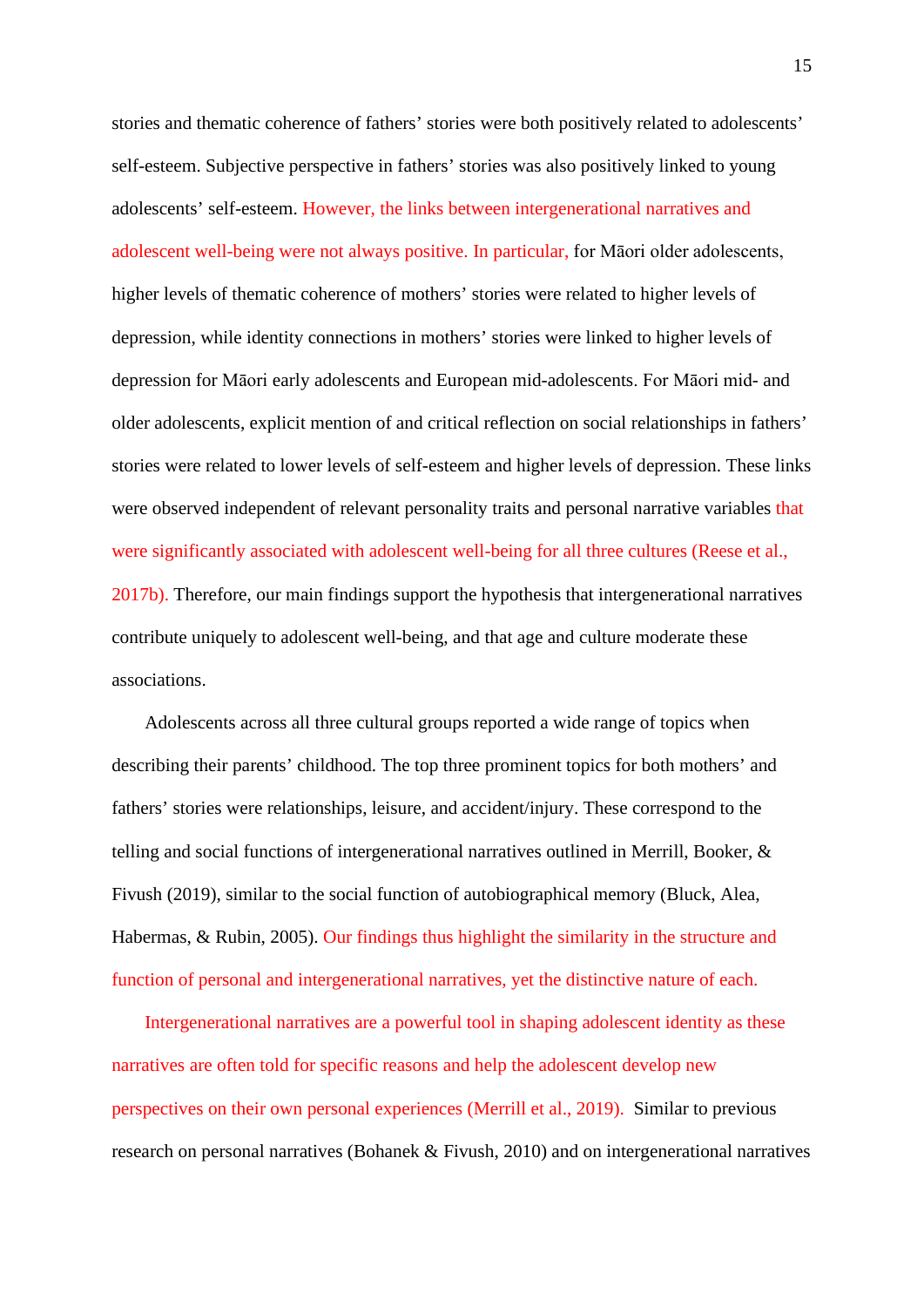(Fivush & Zaman, 2011), adolescents in our sample reported higher levels of self-esteem if they included more subjective perspective terms in their mothers' stories or told their fathers' stories with higher levels of thematic coherence. By describing and analyzing emotions and cognitions, adolescents are recreating their mothers' childhood events without personally experiencing them. Through this process, adolescents may be internalizing the values and meaning of their mothers' lives as part of their own identity (Merrill & Fivush, 2016). Thematic coherence of personal narratives is one aspect of narrative structure that is linked to well-being, especially for Māori adolescents (e.g., Reese et al., 2017b). The current analyses on the same sample underscore this point by extending to intergenerational narratives, even after controlling for personality traits and personal narratives. Therefore, our findings support the notion that intergenerational narratives uniquely contribute to well-being (cf. Duke et al., 2008; Merrill et al., 2011). Furthermore, despite well-established cross-cultural differences in self-construal and in narrative structure and content (Kitayama, Karasawa, Curhan, Ryff, & Markus, 2010; Reese et al., 2017a; Wang, 2004b), we found prominent cross-cultural similarities in the way that intergenerational narratives were associated with adolescent wellbeing.

In contrast, the unexpected findings that Māori adolescents who mentioned relationships in fathers' stories and higher levels of thematic coherence and identity connections in mothers' stories reported lower self-esteem and higher depression needs to be placed within the larger sociopolitical context in New Zealand history. Māori parents whose stories were reflected on in this study were part of a generation impacted by major economic reform in the 1980s (Families Commission, 2010). Of particular note is the closure of the Whakatu in 1986 and Tomoana freezing works in 1994; both are in the same region from which most of the Māori participants hailed. They were the communities' largest single employer with successive generations of whānau (family) employed since 1912 (Keefe et al., 2002). With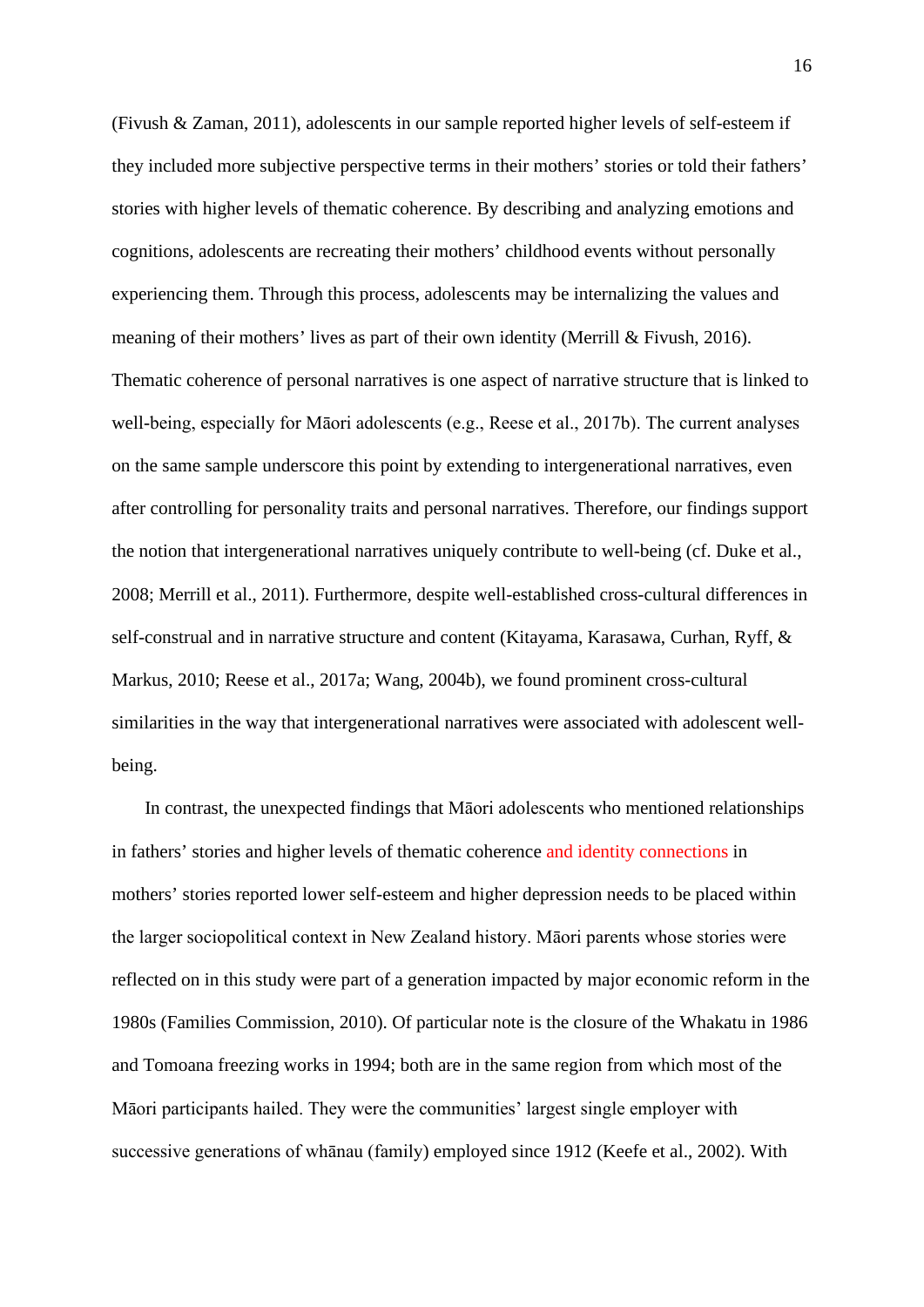these closures, Māori communities faced disruptions in their social relationships with their own people and land, which may have further implications on family dynamics and individual well-being. Some European families may also have been affected by the economic downturn in the 1980s. Placing the current findings in this sociopolitical context underscores the role that intergenerational narratives play in reproducing cultural values across the generations, and point to the need for further analysis of how cultural memory is transmitted through family storytelling. For this data set, qualitative narrative analysis could identify themes of well-being for the parents and the adolescents from a Māori world view.

We found no significant links between intergenerational narratives and life satisfaction regardless of cultural and age group. This is in contrast to previous findings with the same sample and other samples that narratives about personal turning-point events were linked to life satisfaction (Mitchell et al., 2020; Reese et al., 2017b). It could be the case that intergenerational narratives are more closely related to how adolescents perceive their inner self rather than life satisfaction in general, such that narrating or understanding one's parents' childhood may give rise to a better understanding of where one comes from, therefore impacting on self-perception.

#### **Limitations, Strengths, and Future Directions**

Our sample of minority adolescents could be highly acculturated with the dominant New Zealand European values, given that they were either born in or moved to New Zealand at a young age, and that all adolescents chose to be interviewed in English. In future research, it will be crucial to conduct similar research with adolescents from different countries and cultural groups, such as Chinese adolescents growing up in China, to confirm the critical role that intergenerational narratives play in shaping adolescent well-being. Grandparents play a pivotal role in Māori culture such that they provide guidance and instil resilience in the younger generation, in some cases to a greater extent than do parents (Metge, 1995). Future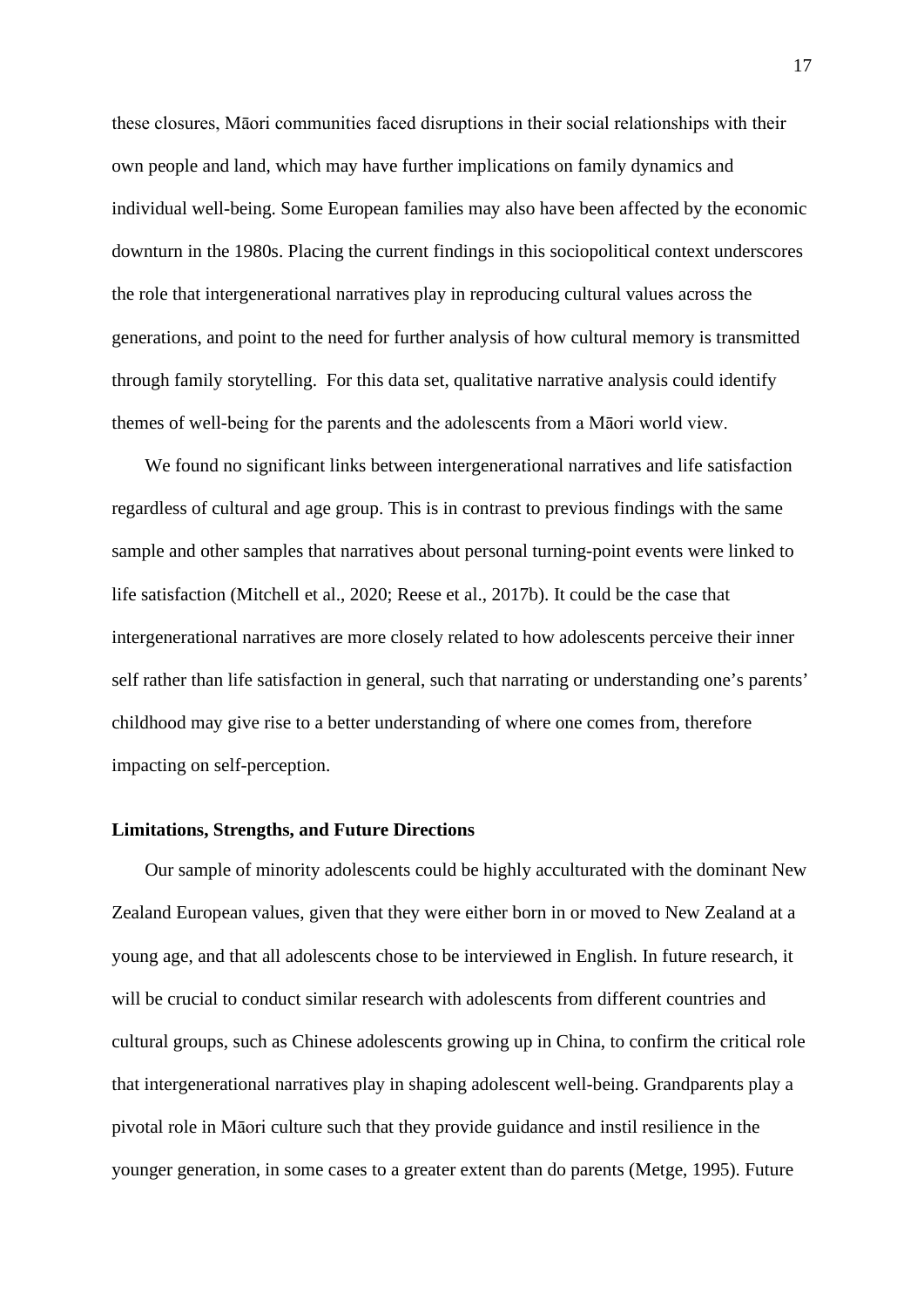research could explore whether intergenerational narratives about grandparents' childhood are even more relevant (and positive) for Māori adolescent well-being (Myftari, 2015).

#### **Conclusions**

This study is the first to show that intergenerational narratives about mothers' and fathers' childhood experiences uniquely contribute to adolescent well-being across cultures. However, the link between intergenerational narratives and well-being is not always positive, particularly for Māori adolescents from an ethnic minority culture who are still experiencing the long-lasting impact of colonization. Further qualitative research may add to our understanding of the delicate relationship between intergenerational narratives and adolescent development, especially for minority youths, and the ways in which culturally saturated personal stories and family stories are formed and transformed across the generations.

#### **Author Contributions**

Dr Yan Chen conceived the study (in collaboration with other authors), recruited participants, collected data, conducted and supervised coding, conducted the primary analyses, and drafted this manuscript. Dr Ella Cullen conceived the study (in collaboration with other authors), recruited participants, collected data, and contributed to this manuscript. Professor Robyn Fivush conceived the study (in collaboration with other authors), provided expert guidance on coding and background literature, and contributed to this manuscript. Professor Qi Wang conceived the study (in collaboration with other authors), provided expert guidance on coding and background literature, and contributed to this manuscript. Professor Elaine Reese secured funding, conceived the study (in collaboration with other authors), supervised the recruitment of participants, designed the coding schemes, assisted in data analyses, and contributed to this manuscript.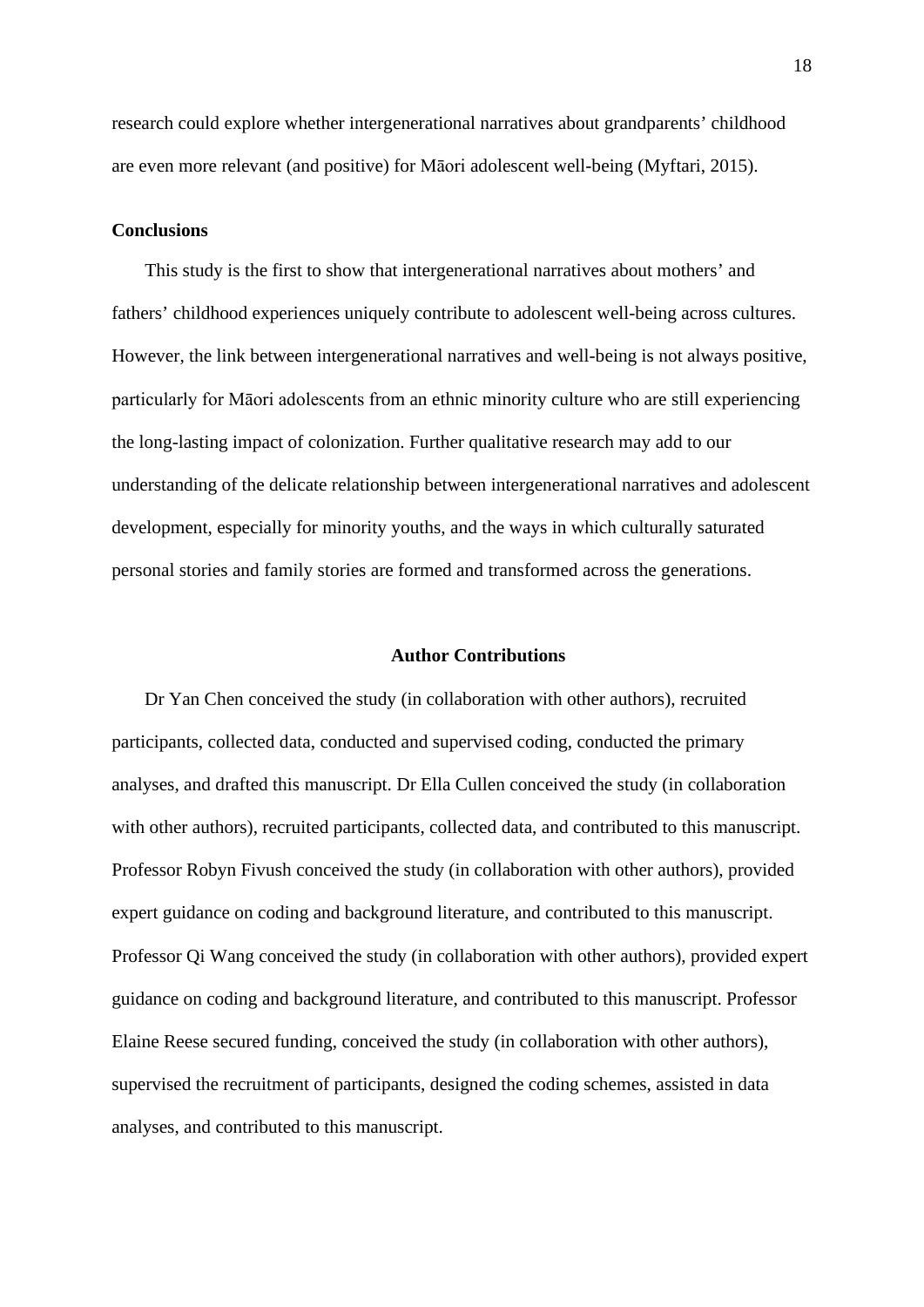#### **Acknowledgement**

We gratefully acknowledge the adolescents and their parents who participated in this research, as well as their schools and Te Tumu, the School of Māori, Pacific, and Indigenous Studies at the University of Otago. The Marsden Fund of the Royal Scoeity of New Zealand supported this research. We thank Helena McAnally and Tia Neha for their assistance with interviewing, and Sarah-Jane Robertson, Su-Rynn Wong, Claire Barczak, Monique Coley, Chanie Howard, Dasom Lee, Brenda Myung, Shannon Tumataroa, Elizabeth Flatt, and Kaitlin Allen for transcribing and coding narratives.

### **Conflict of interest**

The authors declare that they have no conflicts of interest.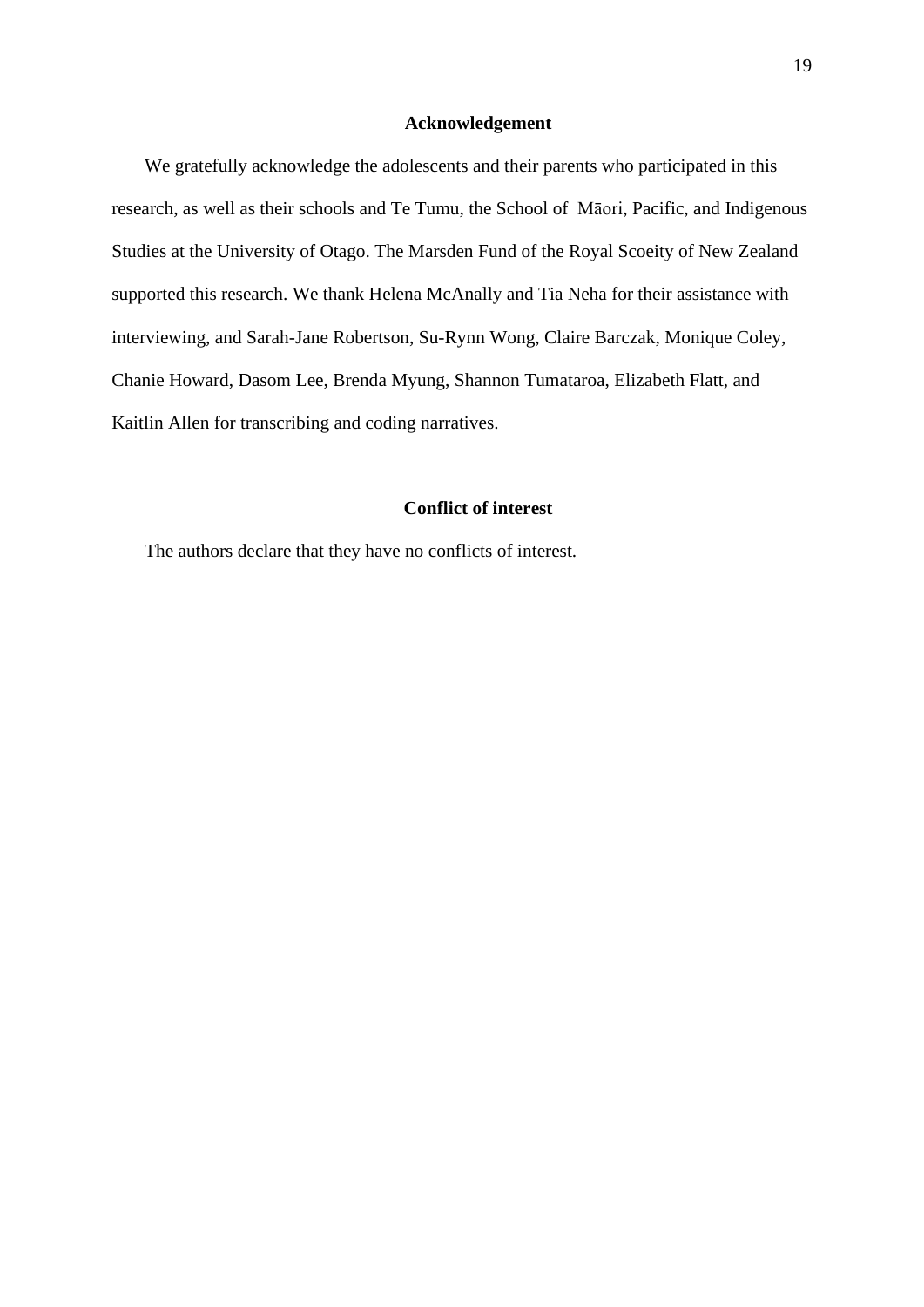#### **References**

- Adler, J. M., Lodi-Smith, J., Philippe, F. L., & Joule, I. (2016). The incremental validity of narrative identity in predicting well-being: A review of the field and recommendations for the future. *Personality and Social Psychology Review, 20*, 142- 175. http://dx.doi.org/10.1177/1088868315585068
- Banks, M. V., & Salmon, K. (2013). Reasoning about the self in positive and negative ways: Relationship to psychological functioning in young adulthood. *Memory, 21*(1), 10-26. 10.1080/09658211.2012.707213
- Bluck, S., Alea, N., Habermas, T., & Rubin, D. C. (2005). A tale of three functions: The selfreported uses of autobiographical memory. *Social Cognition, 23*(1), 91-117.
- Bohanek, J. G., & Fivush, R. (2010). Personal narratives, well-being, and gender in adolescence. *Cognitive Development, 25*(4), 368-379. 10.1016/j.cogdev.2010.08.003
- Bruner, J. (1987). Life as narrative. *Social Research*, *54*(1), 11-32.
- Diener, E., Emmons, R. A., Larson, R. J., & Griffin, S. J. (1985). The satisfaction with life scale. *Journal of Personality Assessment, 49*(1), 71-75. http://dx.doi.org/10.1207/s15327752jpa4901\_13
- Duke, M. P., Lazarus, A., & Fivush, R. (2008). Knowledge of family history as a clinically useful index of psychological well-being and prognosis: A brief report. *Psychotherapy: Theory, Research, Practice, Training, 45*(2), 268-272. http://dx.doi.org/10.1037/0033-3204.45.2.268
- Erikson, E. (1968). *Youth and identity crisis.* New York: Norton.
- Families Commission. (2010). *Whānau taketake māori.Recessions and māori resilience*. Wellington: Families Commission.
- Fivush, R. (2011). The development of autobiographical memory. *Annual Review of Psychology, 62*(1), 559-582. doi:10.1146/annurev.psych.121208.131702
- Fivush, R. (2019). *Family narratives and the development of an autobiogrphical self: Social and cultural perspectives on autobiographical memory*. Routledge.
- Fivush, R., Bohanek, J. G., & Duke, M. (2008). The intergenerational self: Subjective perspective and family history. In F. Sani (Ed.), *Self continuity: Individual and collective perspectives.* (pp. 131-143). Mahwah, NJ: Erlbaum.
- Fivush, R., Bohanek, J. G., & Zaman, W. (2010). Personal and intergenerational narratives in relation to adolescents' well - being. In T. Habermas (Ed.), *New directions for child adolescent development* (pp. 45-57).
- Fivush, R., & Merrill, N. (2016). An ecological systems approach to family narratives. *Memory Studies, 9*(3), 305-314. 10.1177/1750698016645264
- Fivush, R., & Wang, Q. (2005). Emotion talk in mother-child conversations of the shared past: The effects of culture, gender, and event valence. *Journal of Cognition and Development, 6*(4), 489-506. 10.1207/s15327647jcd0604\_3
- Fivush, R., & Zaman, W. (2011). Intergenerational narratives: How collective family stories relate to adolescents' emotional well-being. *Aurora, 10*, 51-63.
- Goodman, N. (1978). *Ways of worldmaking* (Vol. 51). Hackett Publishing.
- Hayes, A. F. (2017). *Introduction to mediation, moderation, and conditional process analysis: A regression-based approach*. New York: The Guilford Press.
- Jose, P. E., & Schurer, K. (2010). Cultural differences in coping among new zealand adolescents. *Journal of Cross Cultural Psychology, 41*(1), 3-18. 10.1177/0022022109348783
- Keefe, V., Reid, P., Ormsby, C., Robson, B., Purdie, G., Baxter, J., & Ngäti Kahungunu Iwi Incorporated. (2002). Serious health events following involuntary job loss in new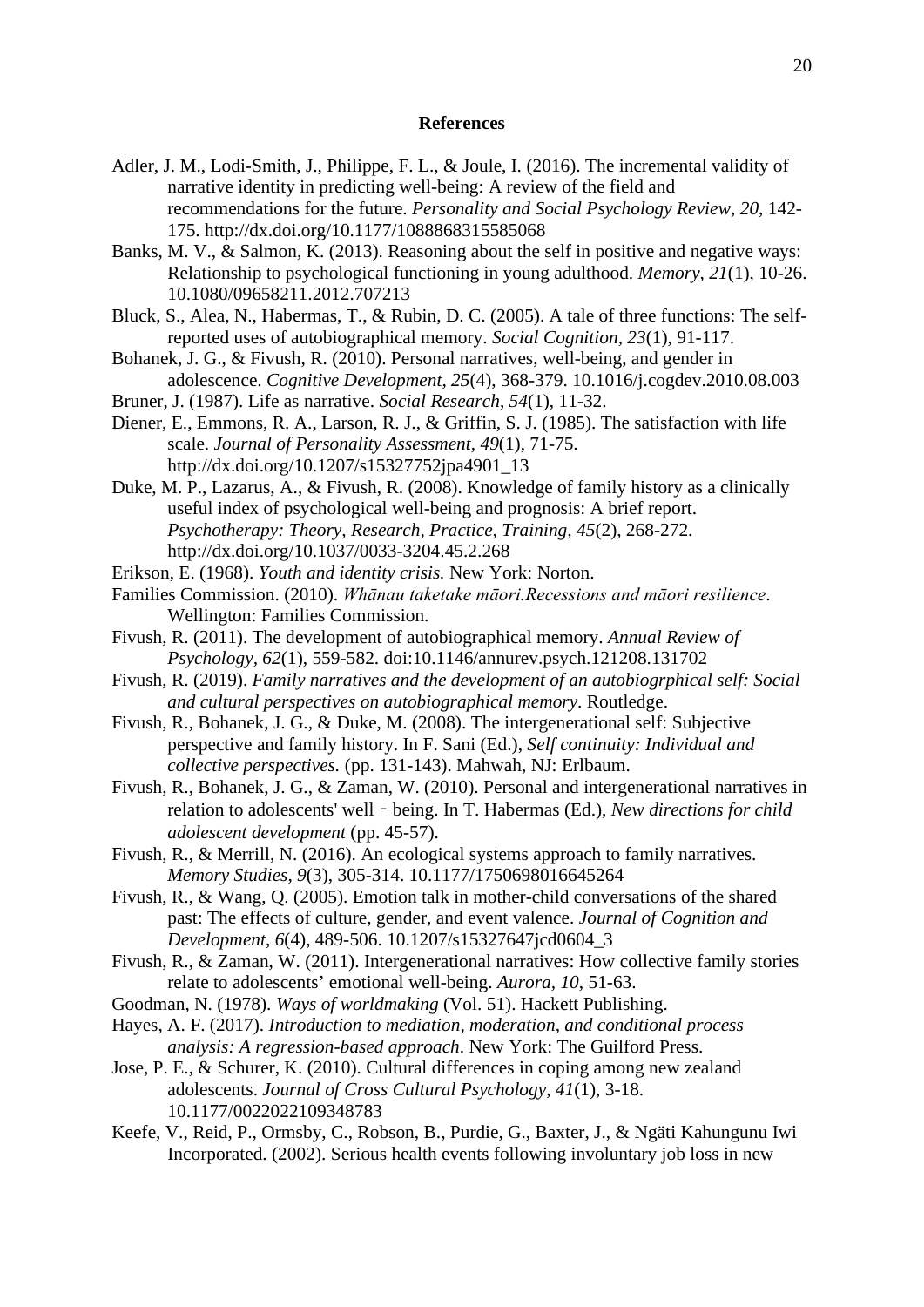zealand meat processing workers. *International Journal of Epidemiology, 31*(6), 1155-1161. https://doi.org/10.1093/ije/31.6.1155

- Kitayama, S., Karasawa, M., Curhan, K. B., Ryff, C. D., & Markus, H. R. (2010). Independence,interdependence, and well-being: Divergent patterns in the united states and japan. *Frontiers in Cultural Psychology, 1*, 1-33. 10.3389/fpsyg.2010.00153
- McAdams, D. P. (1985). *Power and intimacy*. New York: Guilford Press.
- McAdams, D. P. (2019). Identity, narrative, language, culture, and the problem of variation in life stories. *Evolutionary Studies in Imaginative Culture*, *3*(1), 77-84.
- McAdams, D. P., & McLean, K. C. (2013). Narrative identity. *Current Directions in Psychological Science, 22*(3), 233-238. 10.1177/0963721413475622
- McLean, K. C., Breen, A. V., & Fournier, M. A. (2010). Constructing the self in early, middle and late adolescent boys: Narrative identity, individuation, and well-being. *Journal of Research on Adolescence, 20*(1), 166-187. 10.1111/j.1532- 7795.2009.00633.x
- Merrill, N., Booker, J. A., & Fivush, R. (2019). Functions of parental intergenerational narratives told by young people. *Topics in Cognitive Science, 11*(4), 752-773.
- Merrill, N., & Fivush, R. (2016). Intergenerational narratives and identity across development. *Developmental Review, 40*, 72-92. http://dx.doi.org/10.1016/j.dr.2016.03.001
- Merrill, N., Srinivas, E., & Fivush, R. (2017). Personal and intergenerational narratives of transgression and pride in emerging adulthood: Links to gender and well-being. *Applied Cognitive Psychology, 31*(2), 119-127. 10.1002/acp.3308
- Merrill, N., Waters, T. E. A., & Fivush, R. (2016). Connecting the self to traumatic and postiive events: Links to identity and well-being. *Memory, 24*(10), 1321-1328. <https://doi.org/10.1080/09658211.2015.1104358>
- Merrill, N., Waters, T. E. A., Zaman, W., & Fivush, R. (2011). *Personal and intergenertional narrative coherence and adolescent well-being*. Paper presented at the Society for Applied Research in Memory and Cognition, New York, NY
- Metge, J. (1995). *New growth from old: The whānau in the modern world*. Wellington, NZ: Victoria University Press.
- Mitchell, C., Reese, E., Salmon, K., & Jose, P. (2020). Narrative coherence, psychopathology, and wellbeing: Concurrent and longitudinal findings in a midadolescent sample. *Journal of Adolescence, 79*, 16-25. https://doi.org/10.1016/j.adolescence.2019.12.003
- Myftari, E. (2015). Education's not going to get you pregnant. *MAI Journal, 4*(2), 151-163.
- Oyserman, D., & Markus, H. R. (2014). The sociocultural self. In J. Suls (Ed.), *Psychological perspectives on the self, volume 4* (pp. 199-232). New York: Psychology Press.
- Reese, E., Chen, Y., McAnally, H. M., Myftari, E., Neha, T., Wang, Q., & Jack, F. (2014). Narratives and traits in personality development among new zealand māori, chinese, and european adolescents. *Journal of Adolescence, 37*(5), 727-737. http://dx.doi.org/10.1016/j.adolescence.2014.02.005
- Reese, E., Fivush, R., Merrill, N., Wang, Q., & McAnally, H. (2017a). Adolescents' intergenerational narratives across cultures. *Developmental Psychology, 53*(6), 1142- 1153. http://dx.doi.org/10.1037/dev0000309
- Reese, E., Hayne, H., & MacDonald, S. (2008). Looking back to the future: Maori and pakeha mother-child birth stories. *Child Development, 79*(1), 114-125. http://dx.doi.org/10.1111/j.1467-8624.2007.01114.x
- Reese, E., Myftari, E., McAnally, H. M., Chen, Y., Neha, T., Wang, Q., . . . Robertson, S. J. (2017b). Telling the tale and living well: Adolescent narrative identity, personality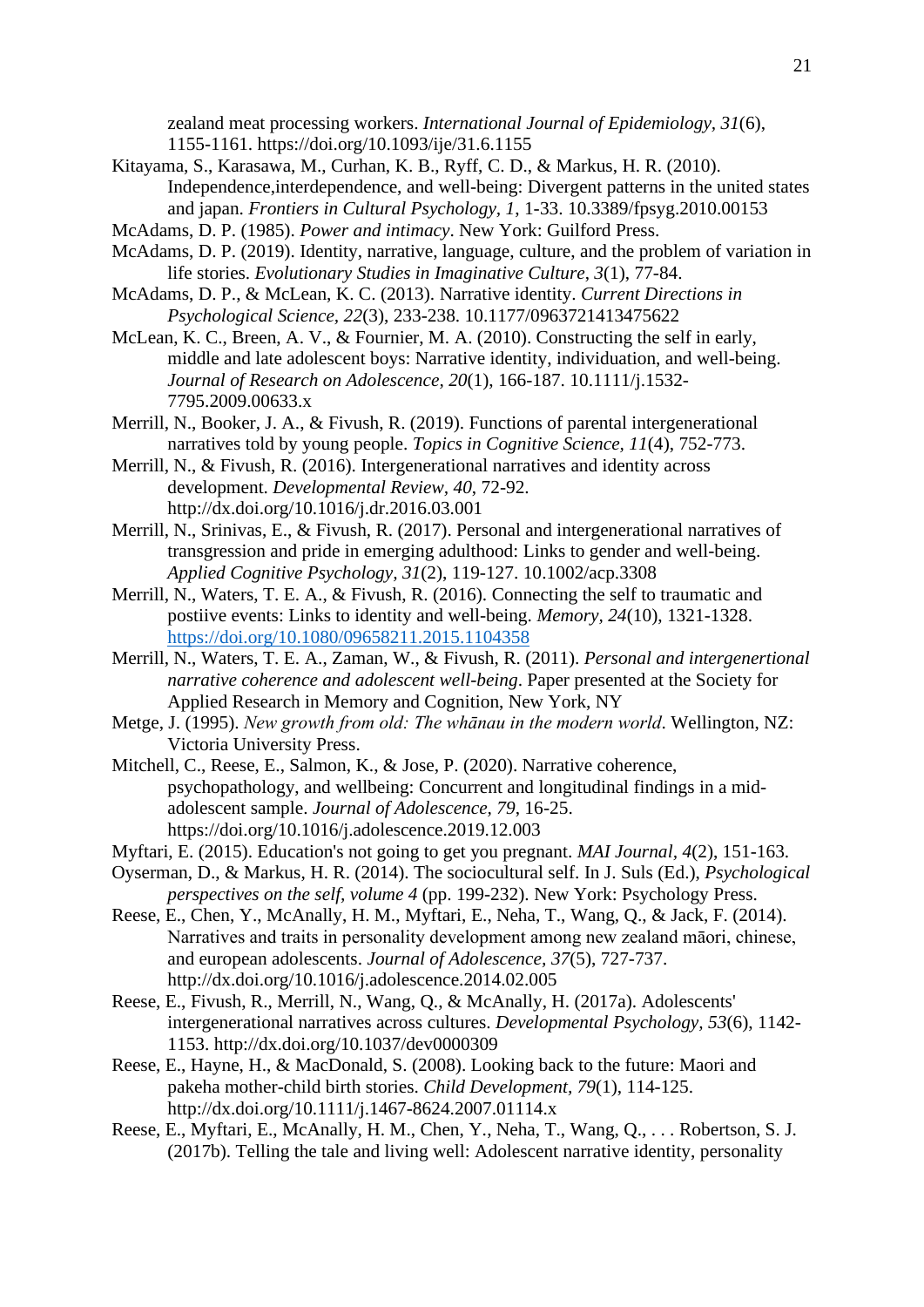traits, and well-being across cultures. *Child Development, 88*(2), 612-628. 10.1111/cdev.12618

- Reynolds, W. M. (2002). *The reynolds adolescent depression scale: Professional manual* (2nd ed.). Lutz, FL: Psychological Assessment Resources, Inc.
- Rosenberg, M. (1965). *Society and the adolescent self-image*. Princeton, NJ: Princeton University Press.
- Thomsen, D. K., & Vedel, A. (2019). Relationships among personal life stories, vicarious life stories about mothers and fathers, and well-being. *Identity, 19*(3), 230-243. 10.1080/15283488.2019.1635476
- Wang, Q. (2004a). The cultural context of parent-child reminiscing: A functional analysis. In M. W. Pratt & B. H. Fiese (Eds.), *Family stories and the life corse: Across time and generations* (pp. 279-301). Mahwah, NJ: Lawrence Erlbaum Associates Publishers.
- Wang, Q. (2004b). The emergence of cultural self-constructs: Autobiographical memory and self-description in european american and chinese children. *Developmental Psychology, 40*(1), 3-15. 10.1037/0012-1649.40.1.3
- Wang, Q. (2013). *The autobiographical self in time and culture*. New York, NY: Oxford University Press
- Wang, Q. (2016). Remembering the self in cultural contexts: A cultural dynamic theory of autobiographical memory. *Memory Studies, 9*(3), 295-304.
- Wang, Q. (2018). Culture in collaborative remembering. In M.L. Meade, C.B. Harris, P. Van Bergen, J. Sutton, & A.J. Barnier (Eds.), *Collaborative Remembering: Theories, Research, and Applications* (pp. 297-314). New York, NY: Oxford University Press. doi:10.1093/oso/9780198737865.003.0017
- Wang, Q., Hou, Y., Koh, J. B. K., Song, Q., & Yang, Y. (2018). Culturally motivated remembering: The moderating role of culture for the relation of episodic memory to well-being. *Clinical Psychological Science, 6*(6), 860-871. 10.1177/2167702618784012
- Zaman, W., & Fivush, R. (2011). When my mom was a little girl…: Gender differences in adolescents' intergenerational and personal stories. *Journal of Research on Adolescence, 21*, 703-716. 10.1111/j.1532-7795.2010.00709.x
- Zaman, W., & Fivush, R. (2013). Stories of parents and self: Relations to adolescent attachment. *Developmental Psychology, 49*(11), 2047-2056.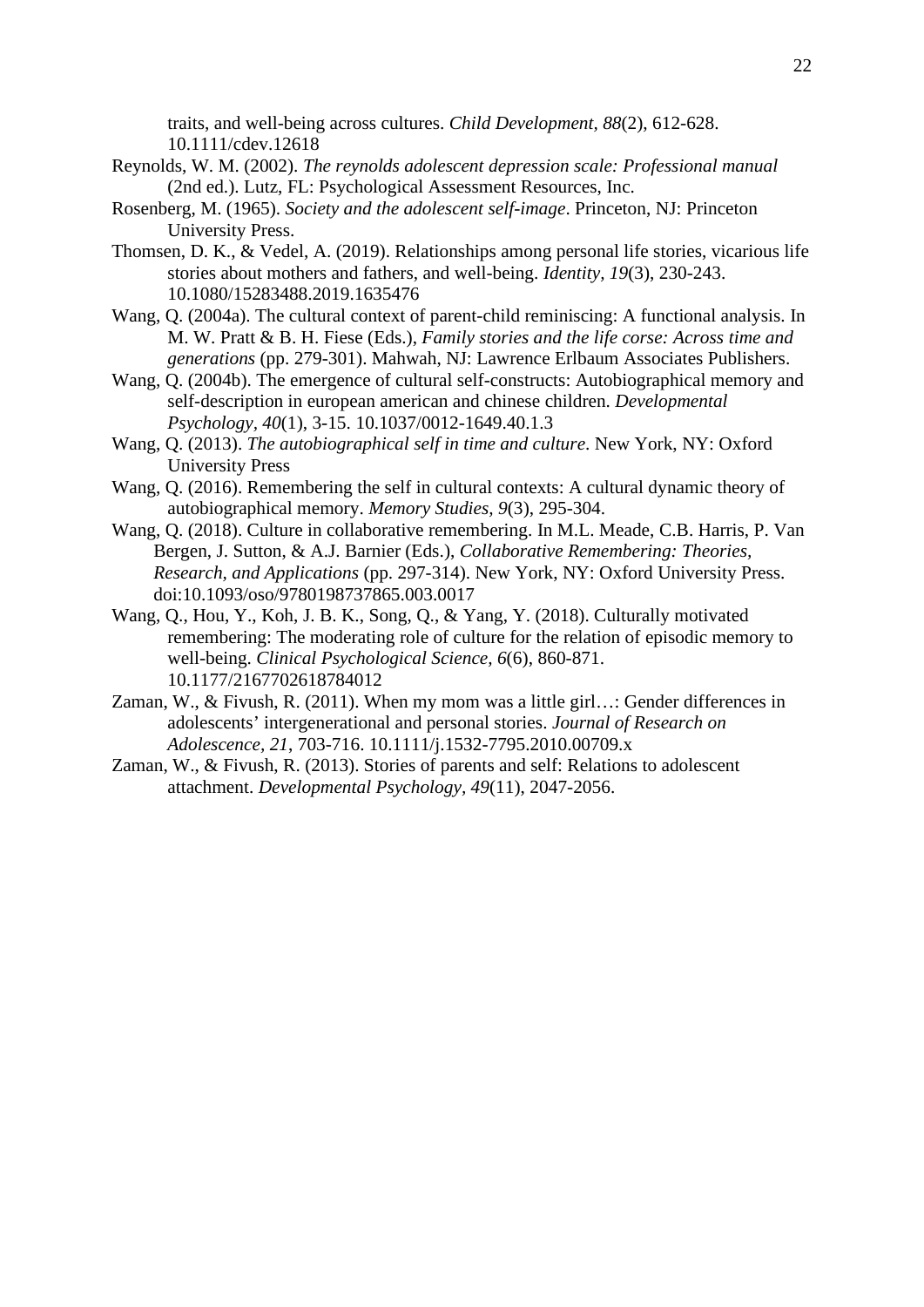# Table 1

| Narrative variable  | Definition                                        | Reliability                |
|---------------------|---------------------------------------------------|----------------------------|
| Narrative topic     | Narrative topics were coded based on eight        | Percentages of             |
|                     | broad categories (i.e., relationships,            | absolute agreement         |
|                     | accident/injury/illness, psychological harm,      | ranged from 88% to         |
|                     | transgression, achievement, leisure, personal     | 99%                        |
|                     | development, and immigration). These              |                            |
|                     | categories are not mutually exclusive and each    |                            |
|                     | narrative could be coded for multiple topics.     |                            |
| Narrative valence   | Each narrative was coded as positive, neutral, or | $\kappa$ (mother) = .88    |
|                     | negative based on a holistic assessment of the    | $\kappa$ (father) = .72    |
|                     | narrative topic and overall emotional tone.       |                            |
| Thematic            | This coding scheme captures local thematic        | $ICC=.80$                  |
| coherence (NaCCs,   | coherence and assesses the extent to which a      |                            |
| Reese et al., 2011) | central theme is established, evaluated and       |                            |
|                     | resolved. Only the free-recall part of narratives |                            |
|                     | were coded on a 4-point scale.                    |                            |
| Subjective          | Thoughts and feelings of characters mentioned     | $\kappa$ (affect) = .81    |
| perspective         | in the intergenerational stories, such as affect  | $\kappa$ (cognition) = .84 |
|                     | (e.g., sad, happy, excited) and cognition (e.g.,  |                            |
|                     | thought, realized, considered). A subjective      |                            |
|                     | perspective score was calculated by summing all   |                            |
|                     | affect and cognition terms within each narrative. |                            |
| Relationships       | This coding scheme captures the extent to which   | $ICC=.81$                  |
| (adapted from       | relationships were mentioned and explained with   |                            |
| McAdams' et al.,    | reference to the central character (mother or     |                            |
| 1996)               | father). Both free-recall and prompted parts of   |                            |
|                     | the narratives were coded on a 4-point scale.     |                            |

# *Definitions and Inter-rater Reliability of Narrative Coding for Intergenerational Stories*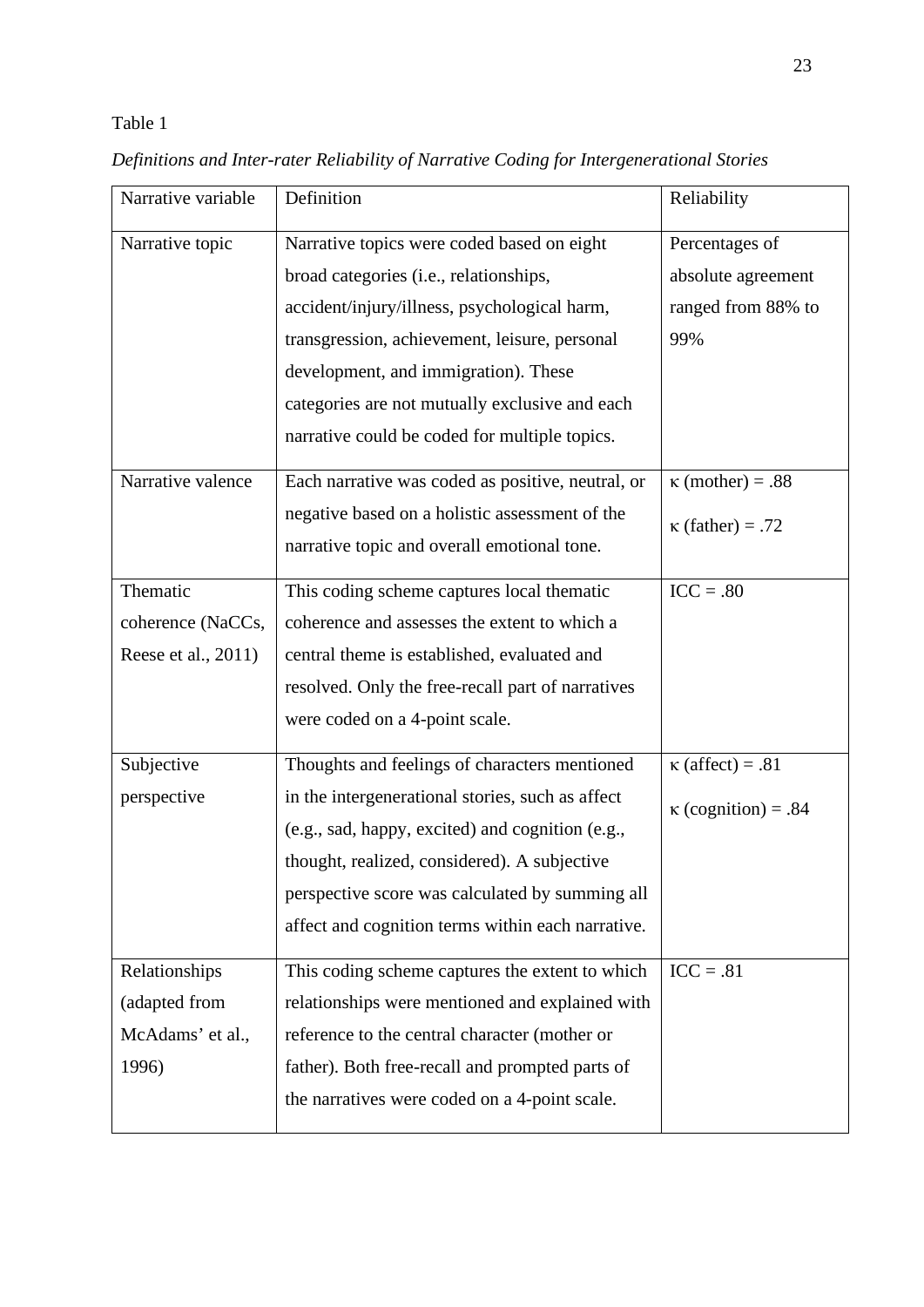| Identity    | This coding captures instances in which        | $\kappa = .75$ |
|-------------|------------------------------------------------|----------------|
| connections | adolescents made direct connections between    |                |
|             | themselves and their parents, including lesson |                |
|             | learned, physical attributes, circumstances,   |                |
|             | identities, and behaviours.                    |                |
|             |                                                |                |

*Note. ICC = Intraclass correlation, κ = Cohen's Kappa.*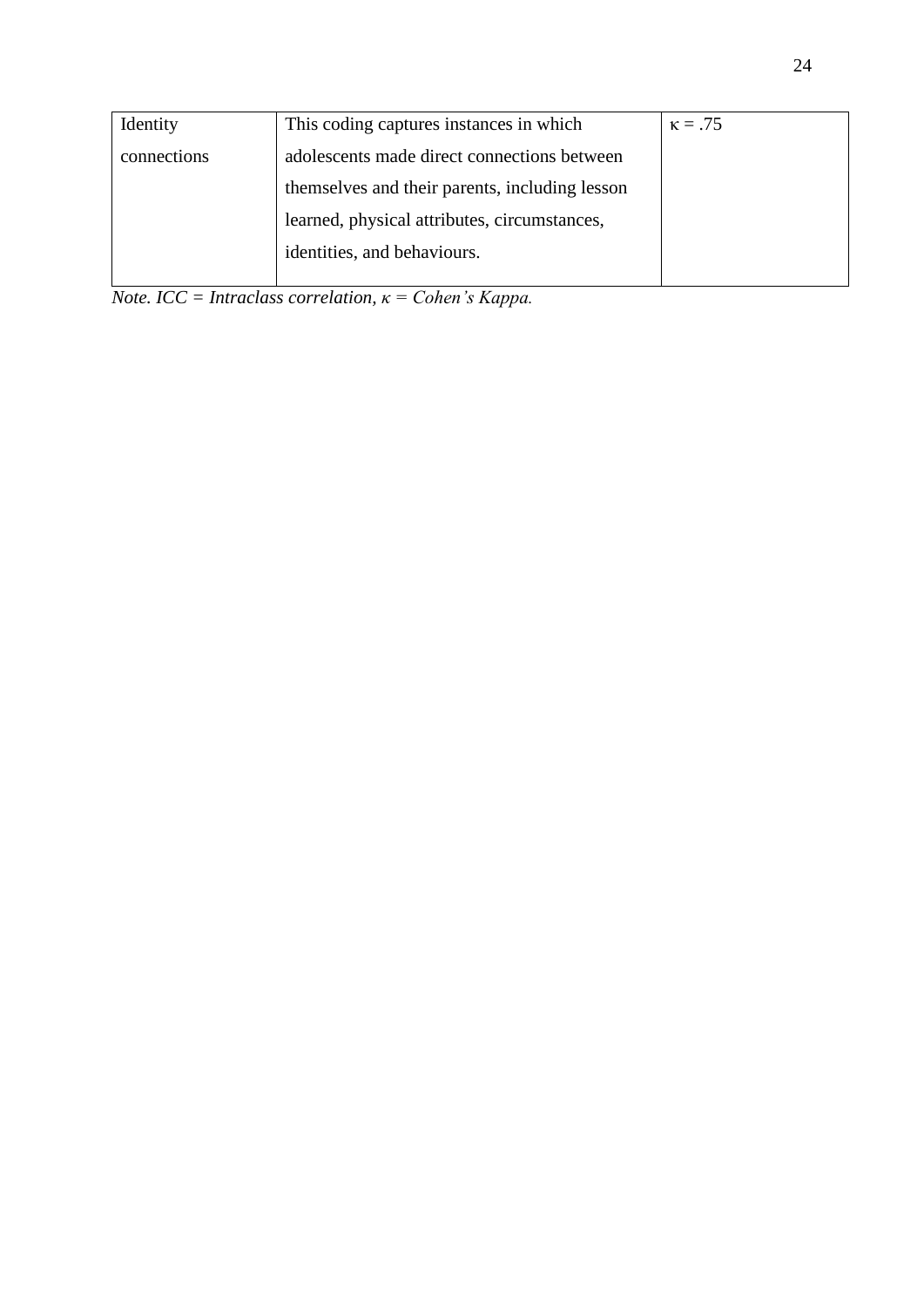# Table 2.

| Correlation Coefficients among Personal and Intergenerational Narratives |  |
|--------------------------------------------------------------------------|--|
|--------------------------------------------------------------------------|--|

|                                                         | $\overline{1}$ | $\overline{2}$           | $\mathfrak{Z}$           | $\overline{4}$ | 5      | 6                        | $\overline{7}$ | 8              | 9                        | 10             |
|---------------------------------------------------------|----------------|--------------------------|--------------------------|----------------|--------|--------------------------|----------------|----------------|--------------------------|----------------|
| 1. Thematic coherence<br>(mother)                       | $\sim$         |                          |                          |                |        |                          |                |                |                          |                |
| 2. Thematic coherence (father)                          | $.35**$        | $\overline{\phantom{a}}$ |                          |                |        |                          |                |                |                          |                |
| 3. Subjective perspective<br>(mother)                   | $.38**$        | $.27**$                  | $\overline{\phantom{a}}$ |                |        |                          |                |                |                          |                |
| 4. Subjective perspective<br>(father)                   | $.20**$        | $.29**$                  | $.33**$                  |                |        |                          |                |                |                          |                |
| 5. Relationships (mother)                               | $.33**$        | .10                      | $.32**$                  | $.23**$        |        |                          |                |                |                          |                |
| 6. Relationships (father)                               | .12            | $.21**$                  | $.19**$                  | $.22**$        | $.13*$ | $\overline{\phantom{a}}$ |                |                |                          |                |
| 7. Identity connections<br>(mother)                     | $.31**$        | $.26**$                  | $.23**$                  | .13            | .01    | .06                      | $\overline{a}$ |                |                          |                |
| 8. Identity connections (father)                        | $.15*$         | $.30**$                  | .12                      | .06            | $-.02$ | $-.11$                   | $.15*$         | $\blacksquare$ |                          |                |
| 9. Causal coherence<br>(adolescent turning point)       | $.19**$        | .06                      | .01                      | .06            | $-.01$ | .03                      | .06            | .09            | $\overline{\phantom{a}}$ |                |
| 10. Negative expressivity<br>(adolescent turning point) | $.10\,$        | $.17**$                  | $.19**$                  | $.14*$         | $-.05$ | .02                      | $.15*$         | $.20**$        | $.25**$                  | $\overline{a}$ |

*Note:* \*\**p* < .01, \**p* < .05.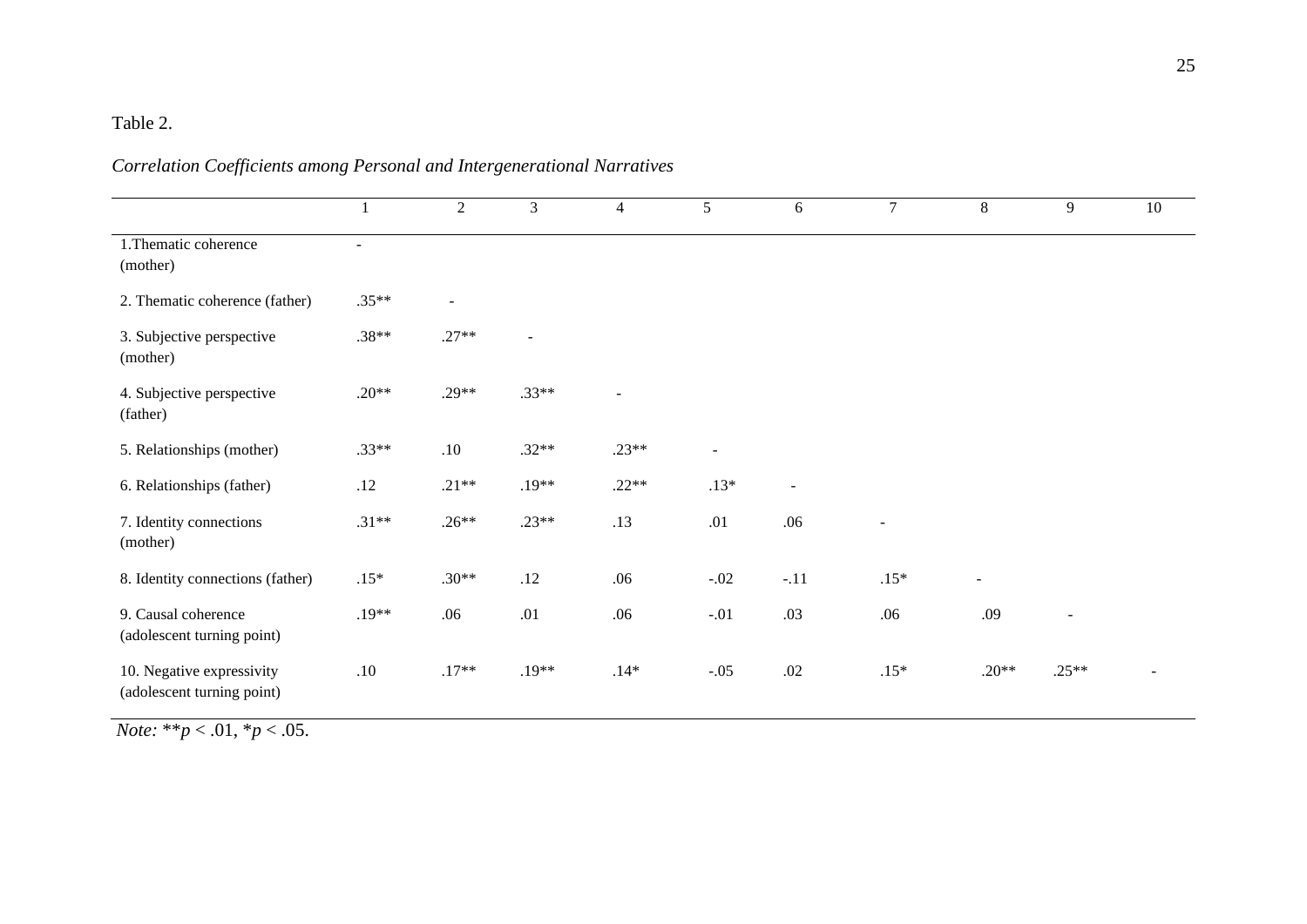Table 3

*Regression Models with Significant Main Effect of Narrative and Significant Narrative by Age Interactions to Predict Self-Esteem*

| Narrative type   | Independent Variable   | β       |         | р   | CI                                                            |
|------------------|------------------------|---------|---------|-----|---------------------------------------------------------------|
| Mothers' stories | Subjective perspective | .62     | 2.34    | .02 | $.10 - 1.14$                                                  |
|                  |                        |         |         |     |                                                               |
|                  |                        |         |         |     | <i>Model:</i> $F(21, 231) = 6.83$ , $R^2 = .38$ , $p = .0000$ |
| Fathers' stories | Thematic coherence of  | 1.60    | 2.11    | .04 | $.11 - 3.09$                                                  |
|                  | father's story         |         |         |     |                                                               |
|                  |                        |         |         |     | <i>Model:</i> $F(21, 227) = 6.37, R^2 = .37, p = .0000$       |
|                  | Subjective perspective | $-1.06$ | $-2.31$ | .04 | $-1.96 - -16$                                                 |
|                  | by age interaction     |         |         |     |                                                               |
|                  |                        |         |         |     | <i>Model:</i> $F(21, 227) = 6.47, R^2 = .37, p = .000$        |

*Note: 1. All regression models controlled for turning point causal coherence score, conscientiousness, neuroticism, and openness.*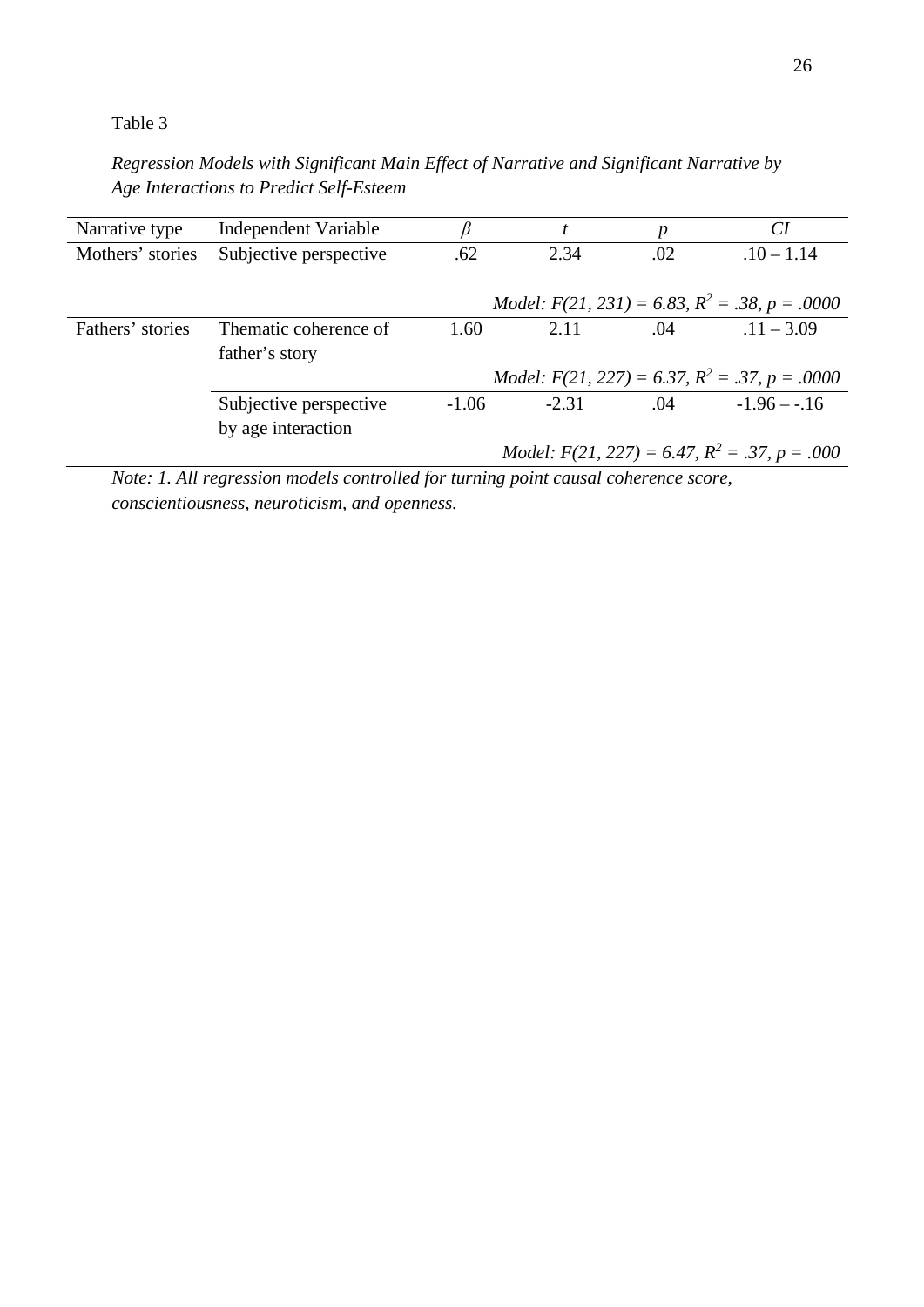#### Table 4.

## *Regression Models with Significant Unconditional Three-Way Interactions*

| Predictor                                        | Well-being<br>variable                      | Model summary |                  |                  | Significant non-conditional<br>three-way interaction |                  |                  |  |
|--------------------------------------------------|---------------------------------------------|---------------|------------------|------------------|------------------------------------------------------|------------------|------------------|--|
|                                                  |                                             | $R^2$         | $\boldsymbol{F}$ | $\boldsymbol{P}$ | $R^2$ Change                                         | $\boldsymbol{F}$ | $\boldsymbol{P}$ |  |
| Thematic<br>coherence score of<br>mother's story | Self-esteem                                 | .39           | 6.90             | < .001           | .03                                                  | 2.58             | < 0.05           |  |
|                                                  | Depression <sup>†</sup>                     | .55           | 14.25            | < .001           | .02                                                  | 3.14             | < 0.05           |  |
| Relationships in<br>father's story               | Self-esteem <sup><math>\dagger</math></sup> | .41           | 7.45             | < .001           | .04                                                  | 3.91             | < 0.05           |  |
|                                                  | Depression $†$                              | .58           | 16.03            | < .001           | .02                                                  | 3.35             | < 0.05           |  |
| Identity<br>connections in<br>mother's story     | Depression <sup>†</sup>                     | .56           | 14.44            | < .001           | .02                                                  | 2.46             | < 0.05           |  |

*Note: 1. † = with significant simple slope analysis.* 

*2. Regression models predicting self-esteem controlled for turning point causal coherence score, conscientiousness, neuroticism, and openness.* 

*3. Regression models predicting depression controlled for turning point total negative expressivity score, conscientiousness, and neuroticism.*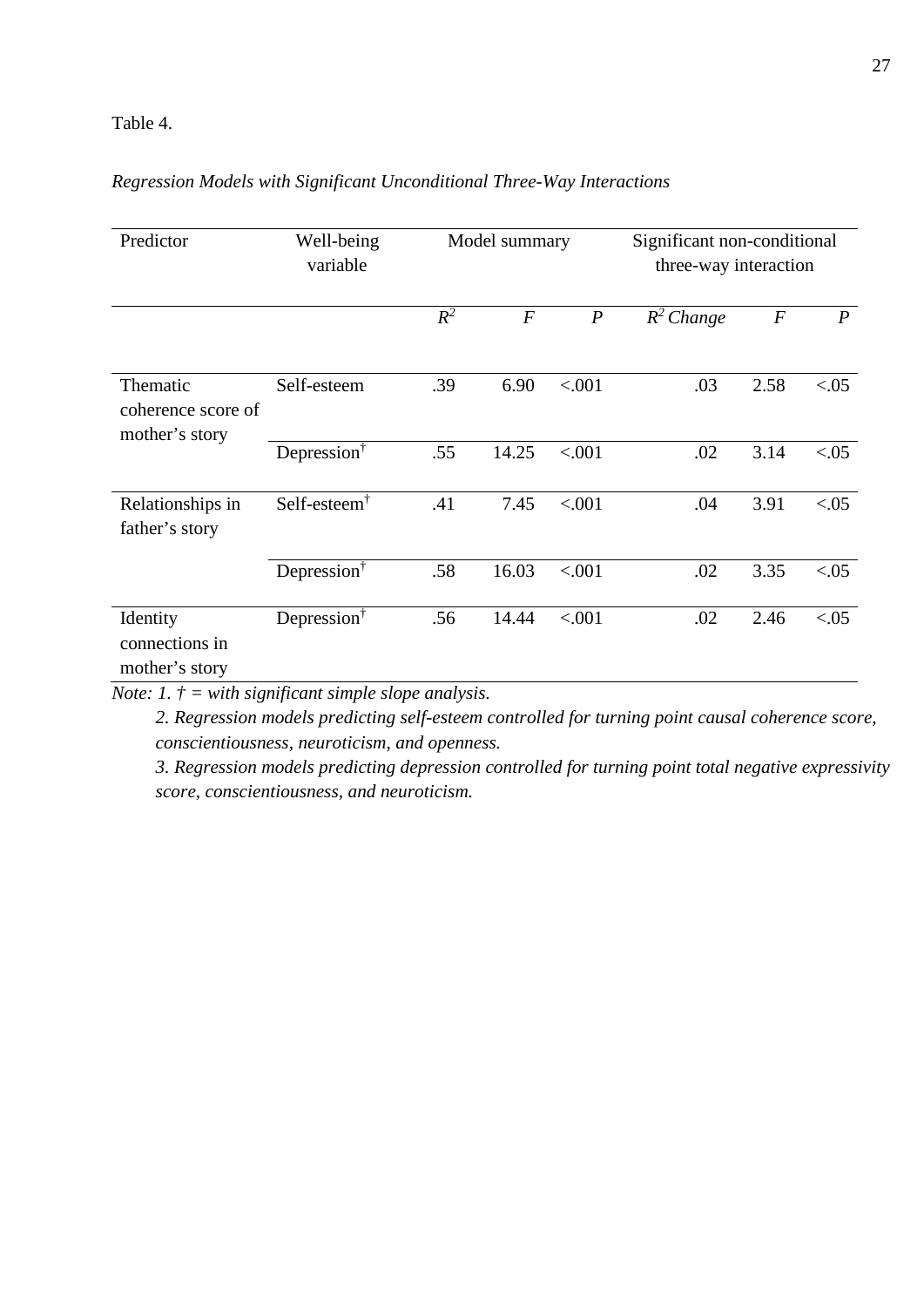

*Figure 1. Ecological systems model showing different levels of influences on family narratives (Fivush & Merrill, 2016, p. 308)*